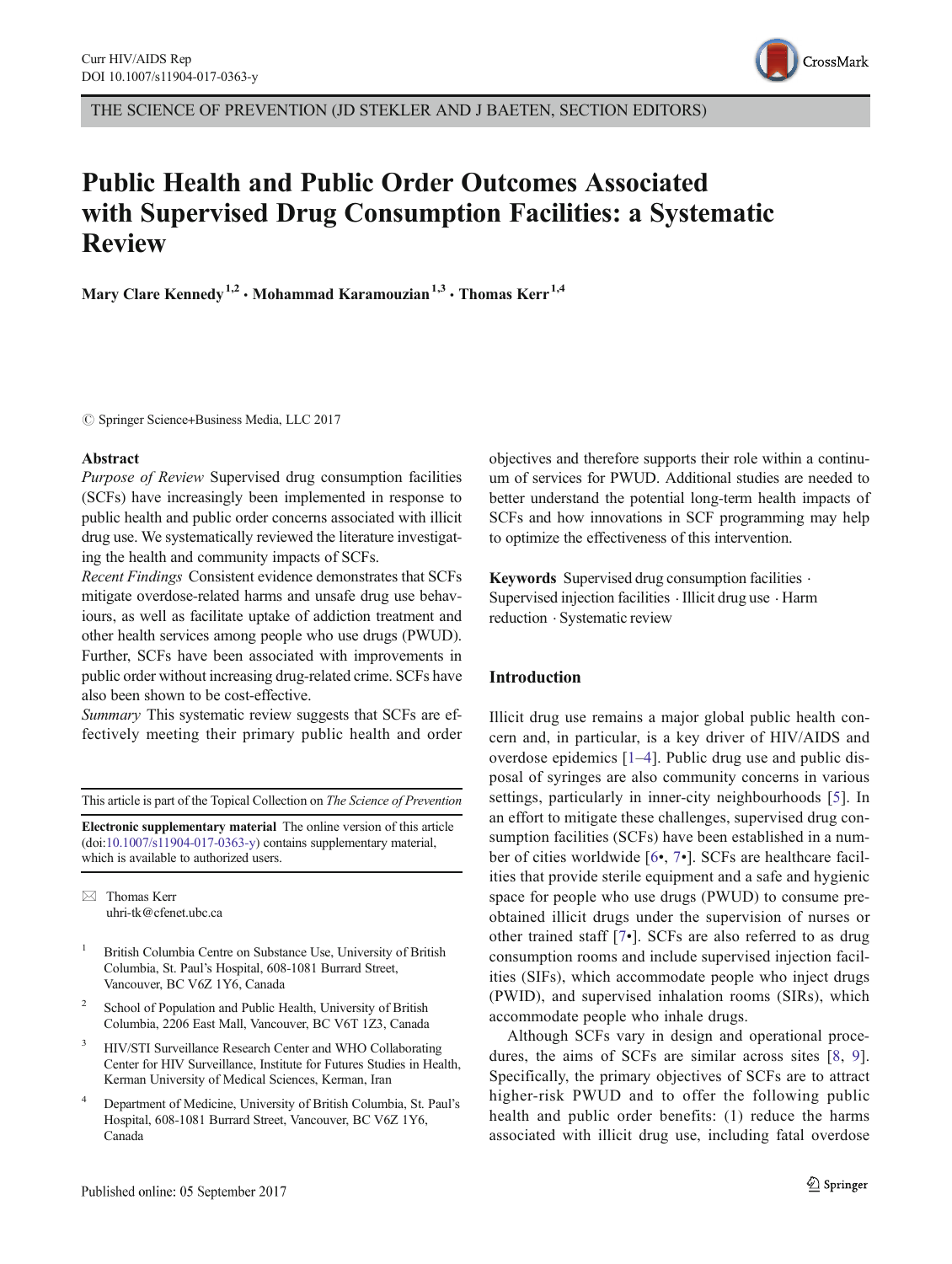and infectious disease transmission; (2) connect PWUD with addiction treatment and other health and social services; and (3) reduce public order and safety problems associated with illicit drug use (e.g. public drug use, publicly-discarded syringes) [\[8](#page-19-0), [9\]](#page-19-0). Since the first legallysanctioned SCF opened in Berne, Switzerland in 1986 [\[7](#page-19-0)•], these facilities have increasingly been implemented and there are now more than 90 SCFs operating internationally [\[7](#page-19-0)•]. Nonetheless, concerns regarding the potential negative consequences of SCFs, including that these may promote drug use and crime, have made these facilities difficult to implement [[8,](#page-19-0) [10,](#page-19-0) [11\]](#page-19-0).

In recent years, the evidence specific to SCFs has grown considerably. However, previous reviews of this evidence have suffered from some notable methodological shortcomings, including employment of search strategies that were narrow in scope, application of broad study eligibility criteria that resulted in the inclusion of low-quality evidence, and/or lack of assessment of the quality of included evidence [[6](#page-19-0)•, [8,](#page-19-0) [12\]](#page-19-0). Guided by the primary health and public order objectives of SCFs noted above, the purpose of the present study was to systematically review existing quantitative research on the health and community outcomes associated with SCFs. In addition, we sought to identify underexplored opportunities to inform future research specific to SCFs.

### Methods

### Search Strategy

Following the Preferred Reporting Items for Systematic Reviews and Meta-Analyses (PRISMA) guidelines for systematic reviews (see Supplement 1) [\[13](#page-19-0)], we searched for SCF studies published in the following databases from inception to May 01, 2017: MEDLINE, EMBASE, Web of Science, PsychINFO, Google Scholar and CINAHL. Search terms were combined using appropriate Boolean operators and included the subject heading terms or key words related to SCFs (see Supplement 2 for a detailed search strategy). In addition to electronic databases, we searched the reference lists of retrieved studies, relevant conference proceedings and key journals in the area of addiction. We also conducted a comprehensive grey literature search (i.e. dissertations, reports). We did not restrict our search to a specific language.

### Inclusion and Exclusion Criteria

The population, interventions, comparisons, outcomes and study designs considered in the review are listed in Table [1](#page-2-0).

#### Study Screening, Data Extraction and Analysis

Title and abstract screening were conducted to identify studies that potentially met our inclusion criteria. Full texts of all potentially eligible studies were retrieved (MCK) and independently assessed for eligibility by two authors (MCK and MK). Disagreements between the authors were resolved through discussion. Extracted data on study-specific information were summarized narratively and in a structured table.

### Quality Assessment

Quality assessment of cohort, cross-sectional and pre-post studies was conducted using the 14-item National Heart, Blood and Lung Institute (NHBLI) Quality Assessment Tool for Observational Cohort and Cross-Sectional Studies [[14](#page-19-0)] or the 12-item NHBLI Quality Assessment Tool for Before-After (Pre-Post) Studies [[15\]](#page-19-0), as appropriate. Quality assessment for cost-effectiveness studies was completed using the Joanna Briggs Institute's Critical Appraisal Checklist for Economic Evaluations [[16](#page-19-0)].

### Results

As shown in Fig. [1](#page-2-0), database searching yielded 1476 records, and hand searching yielded an additional 85 records to account for a total of 1469 potentially eligible studies after duplicate removal. Of these, 1128 records were excluded through title and abstract screenings. Assessment of the full text of the remaining 341 records resulted in the exclusion of an additional 294 studies. In total, 47 studies published between 2003 and 2017 met the eligibility criteria and were included in the review.

#### Summary of Included Studies

Of the 47 included studies, the majority  $(n = 28)$  were conducted in Vancouver, Canada; ten were conducted in Sydney, Australia; and the remaining studies were conducted in the following European countries: Germany  $(n = 4)$ , Denmark  $(n = 2)$ , Spain  $(n = 2)$  and the Netherlands  $(n = 1)$ . Seventeen studies employed prospective cohort designs, while the remaining studies employed times series or prepost ecological ( $n = 10$ ), cross-sectional ( $n = 9$ ), mathematical simulation ( $n = 8$ ) or series cross-sectional ( $n = 3$ ) designs. Study quality scores are presented in Table S1–3. Overall, most studies had good methodological quality. Additional study-specific information (including study location, design, participant characteristics, exposure(s), outcome(s), and main findings) is presented in Table [2](#page-3-0).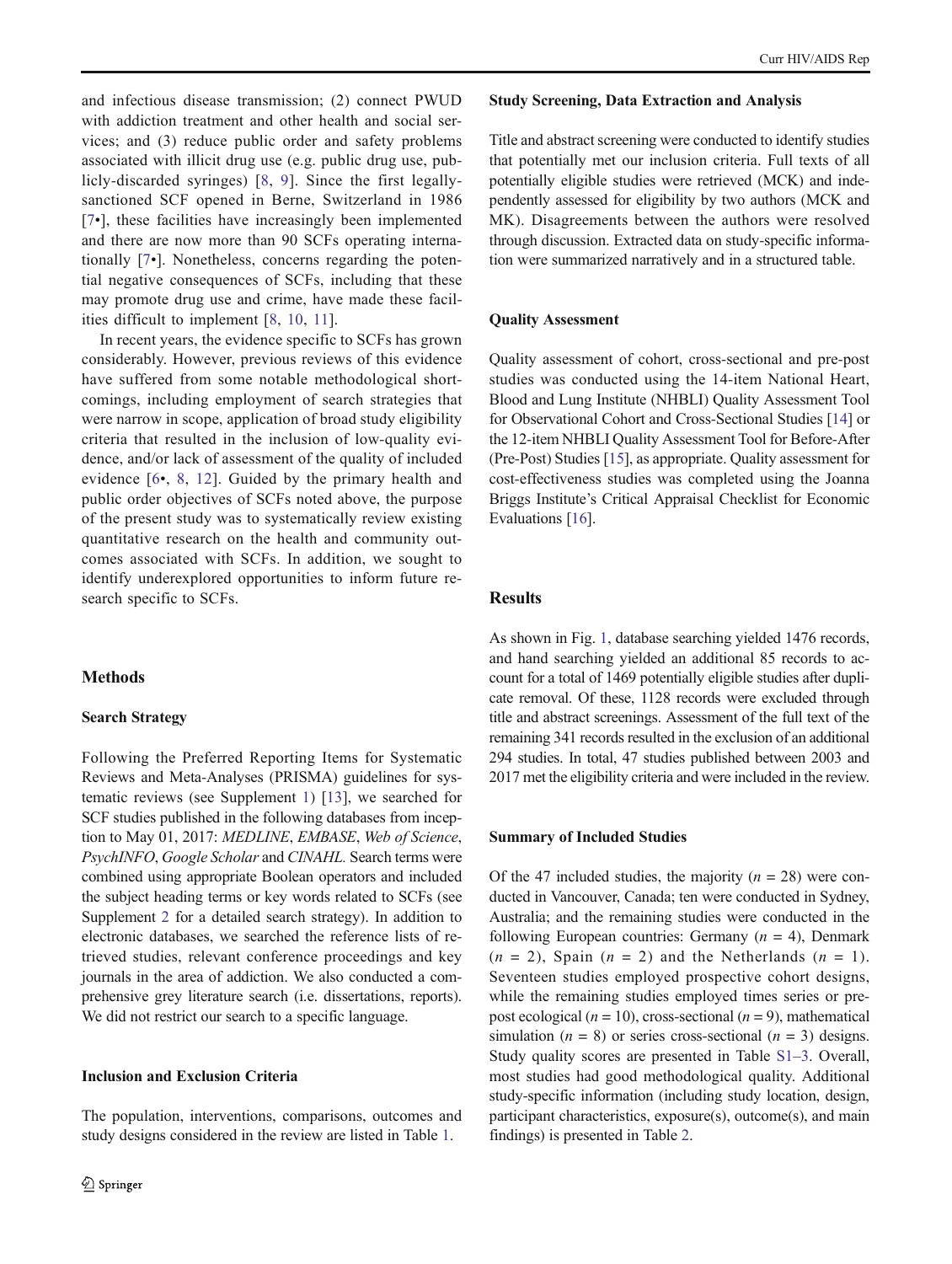| Criteria                   | Definition                                                                                                                                                                |
|----------------------------|---------------------------------------------------------------------------------------------------------------------------------------------------------------------------|
| Population                 | People who use or inject drugs and the broader communities in which supervised drug consumption<br>facilities (SCFs) are located                                          |
| Interventions <sup>a</sup> | Use, establishment or operation of SCFs                                                                                                                                   |
| Comparisons                | No exposure to SCFs                                                                                                                                                       |
| Outcomes <sup>a</sup>      | All individual- or population-level health or social outcomes                                                                                                             |
| Study design <sup>b</sup>  | Original quantitative studies that assessed associations between SCFs and outcome(s) of interest for statistical<br>and/or <i>a priori</i> -defined clinical significance |

<span id="page-2-0"></span>Table 1 Population, interventions, comparisons, outcomes and study design (PICOS) criteria for study inclusion

<sup>a</sup> Original quantitative research studies were included if they examined the relationship between any aspect of use, establishment or operation of SCFs (including any service provided within SCFs) and any individual- or population-level health or social outcome (with significance assessed through an appropriate statistical test; the estimation of a measure of association (such as an odds ratio or rate ratio) and 95% confidence intervals; or an a prioridefined effect size considered to be of clinical significance). Feasibility studies that considered potential outcomes associated with the hypothetical establishment of SCFs were excluded. Studies that examined SCF use as an outcome were excluded, as examining characteristics of SCF users was beyond the scope of the present study. We also excluded studies that examined outcomes associated with exposure to larger facilities with integrated SCFs (unless use or operation of the SCF specifically was examined)

 $\rm^b$  Review articles, case reports, case series, commentaries, editorials, qualitative studies and descriptive studies (that did not assess statistical or *a priori*defined clinical significance) were excluded. If separate records presented overlapping results, the publication with the most complete information was included

### Objective 1: to Reduce the Harms Associated with Illicit Drug Use

### 1a. Overdose-Related Morbidity and Mortality

Of eight studies examining overdose-related outcomes [[18,](#page-19-0) [20,](#page-19-0) [21](#page-19-0), [29,](#page-20-0) [36](#page-20-0), [37,](#page-20-0) [49](#page-20-0), [52\]](#page-20-0), six suggested a protective effect of SCFs [[18](#page-19-0), [20](#page-19-0), [29,](#page-20-0) [37](#page-20-0), [49,](#page-20-0) [52](#page-20-0)]. For example, the establishment of Insite, Vancouver's largest SIF, was associated with a 35% reduction in overdose deaths in the immediate vicinity of the SIF after the facility opened, compared to a 9% reduction in the rest of the city [\[52](#page-20-0)]. An earlier simulation study found that Insite averts an estimated 1.9 to 11.7 overdose deaths per year [\[37](#page-20-0)]. Similar findings have been observed in ecological and simulation studies conducted in Germany [[18](#page-19-0), [20](#page-19-0)]. Likewise, the establishment of the SIF in Sydney, Australia, was associated with declines in opioid poisoning emergency department presentations [\[29\]](#page-20-0) and ambulance attendances at opioidrelated overdoses near the SIF [\[49](#page-20-0)]. However, there were no statistically significant changes in the number of opioidrelated deaths in the neighbourhood of the SIF compared to the rest of the state after the SIF opened [\[29](#page-20-0)]. Another Sydney



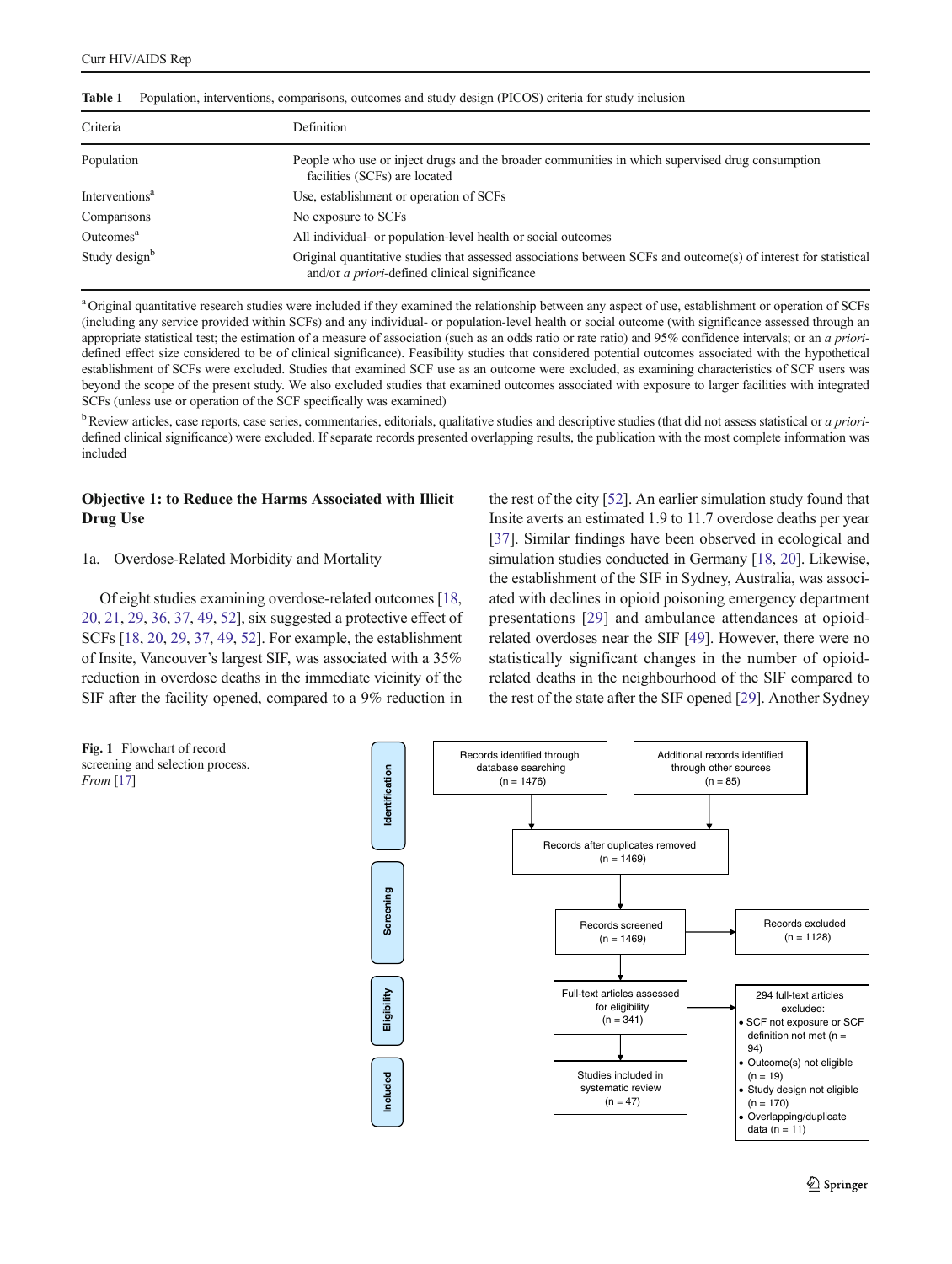<span id="page-3-0"></span>

| Authors                        | Location                                                   | Study design                                               | Participants                                                                                       | Exposure(s)                                                                                                                                                                                     | Outcome(s)                                                                                                                                                                                  | Main findings                                                                                                                                                                                                                                                                                                                                                                                                                                                         |
|--------------------------------|------------------------------------------------------------|------------------------------------------------------------|----------------------------------------------------------------------------------------------------|-------------------------------------------------------------------------------------------------------------------------------------------------------------------------------------------------|---------------------------------------------------------------------------------------------------------------------------------------------------------------------------------------------|-----------------------------------------------------------------------------------------------------------------------------------------------------------------------------------------------------------------------------------------------------------------------------------------------------------------------------------------------------------------------------------------------------------------------------------------------------------------------|
| Poschadel et al.<br>2003 [18]  | Hamburg and Frankfurt,<br>Saarbrüken, Hannover,<br>Gernany | Time series                                                | N/A                                                                                                | Establishment of SCFs                                                                                                                                                                           | Monthly police records of<br>drug-related deaths                                                                                                                                            | in drug-related deaths in the four<br>there were significant reductions<br>respective cities (all $p < 0.05$ ].<br>After the establishment of SCFs,                                                                                                                                                                                                                                                                                                                   |
| Zurhold et al.<br>2003 [19]    | Hamburg, Germany                                           | Cross-sectional                                            | used the SCF; mean age<br>32.6 years; 20% female<br>616 people who use illicit<br>drugs (PWUD) who | Frequent ( $\ge$ daily) SCF use;<br>≥ weekly) SCF use; rare<br>occasional (< daily to<br>(< weekly) SCF use                                                                                     | began visiting SCFs (yes<br>Self-reported utilization of<br>other services since<br>vs. no)                                                                                                 | Frequent SCF users were more likely<br>respectively; $p < 0.05$ ). The same<br>17%; $p < 0.01$ ) and education on<br>(corresponding percentages $= 46$<br>to use syringe exchange services<br>was true of counselling services<br>medical services (37 vs. 29 and<br>compared to occasional or rare<br>visitors (59 vs. 54 and $44\%$ ,<br>vs. 35 and $25\%$ ; $p < 0.01$ ),<br>safer use (9 vs. 3 and 3%;                                                            |
| Hedrich 2004 <sup>b</sup> [20] | Germany                                                    | Mathematical<br>simulation                                 | $\frac{1}{2}$                                                                                      | Operation of SCFs                                                                                                                                                                               | Estimated annual overdose<br>fatalities prevented                                                                                                                                           | prevented by SCFs in Germany<br>An estimated $> 10$ deaths are<br>$p < 0.05$ ).                                                                                                                                                                                                                                                                                                                                                                                       |
| van Beek et al.<br>2004 [21]   | Sydney, Australia                                          | (derived from<br>Cross-sectional<br>prospective<br>cohort) | drugs (PWID) and used<br>3747 people who inject<br>supervised injection<br>facility (SIF)          | during the study period<br>17-month study period<br>measured through SIF<br>frequency distribution<br>(i.e. 11+ visits during<br>quartile of the visits'<br>Frequent SIF use (top<br>database)) | during the study period<br>Non-fatal overdose at SIF<br>(yes vs. no), measured<br>through SIF database                                                                                      | experiencing a non-fatal overdose<br>within the SIF (AOR = 6.1; $95\%$<br>In multivariable logistic regression<br>analyses, frequent SIF use was<br>positively associated with<br>$C14.3 - 8.6$ ).<br>each year.                                                                                                                                                                                                                                                      |
| Wood et al. 2004 [5]           | Vancouver, Canada                                          | ecological<br>Pre-post                                     | $\frac{\triangleleft}{\triangle}$                                                                  | (6 weeks before vs.<br>12 weeks after SIF<br>Establishment of SIF<br>opened)                                                                                                                    | Number of people injecting<br>(measured by researcher<br>injection-related litter in<br>surrounding the SIF<br>publicly-discarded<br>the 10 blocks<br>syringes and<br>in public,<br>counts) | The SIF opening was associated with<br>CI 4.7-6.3) after vs. 11.5 (95% CI<br>interval [CI] 1.9-3.0) after vs. 4.3<br>syringes (mean daily #5.4 $(95\%$<br>and injection-related litter (mean<br>people injecting in public (mean<br>$10.0-13.2$ ) before SIF opening),<br>after vs. 601 (95% CI 590-613)<br>daily # 310 (95% CI 305-317)<br>(95% CI 3.5-5.4) before SIF<br>daily # 2.4 (95% confidence<br>opening), publicly discarded<br>reductions in the number of |
| Freeman et al.<br>2005 [22]    | Sydney, Australia                                          | Time series                                                | NA                                                                                                 | Establishment of SIF                                                                                                                                                                            | by proxy of drug-related<br>drug dealing (measured<br>incidents; drug use and<br>Police-recorded trends in<br>and total loiterers,<br>theft and robbery                                     | before SIF opening) (all $p < 0.05$ )<br>The SIF opening did not contribute<br>drug-related loitering at the front<br>to significant changes in trends<br>incidents, robbery incidents or<br>(increases/decreases) in theft<br>of SIF after it opened (all                                                                                                                                                                                                            |

Table 2 Summary of included studies examining health and community outcomes associated with supervised drug consumption facilities (SCFs), arranged chronologically  $(n = 47)$ **Table 2** Summary of included studies examining health and community outcomes associated with supervised drug consumption facilities (SCFs), arranged chronologically (n = 47)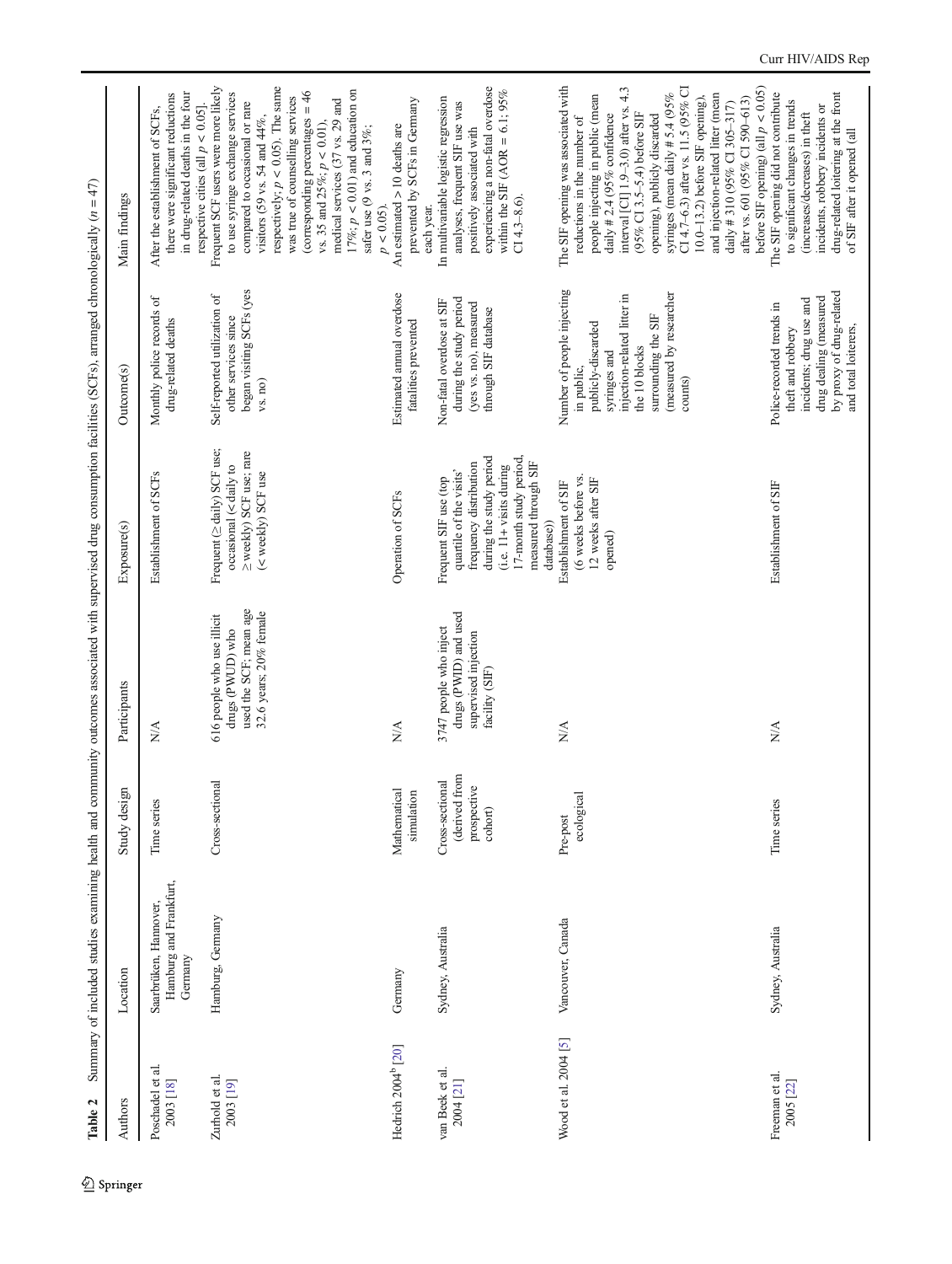| Authors                   | Location          | Study design                                                                                   | Participants                                                                                                        | Exposure(s)                                                                                                 | Outcome(s)                                                                                                                                                                                                                                                                                                                                  | Main findings                                                                                                                                                                                                                                                                                                                                                                                                                                                                                                                                                                                                                                                                                                                                                                                                                                                                                                                                                              |
|---------------------------|-------------------|------------------------------------------------------------------------------------------------|---------------------------------------------------------------------------------------------------------------------|-------------------------------------------------------------------------------------------------------------|---------------------------------------------------------------------------------------------------------------------------------------------------------------------------------------------------------------------------------------------------------------------------------------------------------------------------------------------|----------------------------------------------------------------------------------------------------------------------------------------------------------------------------------------------------------------------------------------------------------------------------------------------------------------------------------------------------------------------------------------------------------------------------------------------------------------------------------------------------------------------------------------------------------------------------------------------------------------------------------------------------------------------------------------------------------------------------------------------------------------------------------------------------------------------------------------------------------------------------------------------------------------------------------------------------------------------------|
|                           |                   |                                                                                                |                                                                                                                     |                                                                                                             | counted by hired<br>personnel)                                                                                                                                                                                                                                                                                                              | loitering at both the back and front<br>increases in drug-related loitering<br>at the back of the SIF and total<br>$p > 0.05$ ). There were slight<br>of the SIF after opening (all<br>$p < 0.05$ ).                                                                                                                                                                                                                                                                                                                                                                                                                                                                                                                                                                                                                                                                                                                                                                       |
| Kerr et al. 2005 [23]     | Vancouver, Canada | (derived from<br>retrospective<br>Cross-sectional<br>prospective<br>analyses<br>cohort)<br>and | 431 PWID                                                                                                            | most or some vs. few or<br>Self-reported SIF use (all,<br>no injections at SIF) in<br>the previous 6 months | lending) in the previous<br>sharing (borrowing or<br>6 months (yes vs. no)<br>Self-reported syringe                                                                                                                                                                                                                                         | non-users were similar prior to the<br>analyses, SIF use was associated<br>among SIF users was not due to<br>$0.11-0.82$ ). The odds of syringe<br>In multivariable logistic regression<br>inherently lower risk of syringe<br>sharing between SIF users and<br>with reduced syringe sharing<br>suggesting that the observed<br>reduction in syringe sharing<br>the SIF selecting PWID at<br>SIF opening $(p = 0.50)$ ,<br>$(AOR = 0.30; 95\% \text{ Cl}$<br>sharing.                                                                                                                                                                                                                                                                                                                                                                                                                                                                                                      |
| 2005 [24]<br>Thein et al. | Sydney, Australia | Series cross-<br>sectional                                                                     | respective study years<br>(i.e. 2000 and 2002)<br>515 and 540 residents;<br>209 and 207 business<br>owners in the 2 | (17 months after vs.<br>7 months before)<br>operation of SIF<br>Establishment and                           | or not SIF reduces risk of<br>law enforcement difficult<br>injection is legal; makes<br>Support for SIFs; whether<br>syringes; show dangers<br>of injecting; reduces<br>PWUD; encourages<br>HIV/HCV; reduces<br>publicly discarded<br>injection; attracts<br>belief that heroin<br>encourages drug<br>public injection;<br>(all yes vs. no) | residents. There was no significant<br>in the proportion of residents who<br>$(p > 0.20)$ . There was an increase<br>$p = 0.0004$ ) and reduce discarded<br>that heroin injection is legal (44 to<br>neighbourhood of established SIF<br>drug use (47 to 51%, $p < 0.001$ ),<br>$p < 0.001$ ), or encourage belief<br>illicit drug injection (62 to 73%,<br>syringes (80 to 82%, $p = 0.01$ ).<br>injection (67 to $72\%, p = 0.01$ )<br>and there was a decrease in the<br>(68 to 78%, $p < 0.001$ ) among<br>agreed that SIFs reduce risk of<br>increase in the proportion who<br>disagreed that SIFS encourage<br>agreed that SIFs reduce public<br>and show dangers of injecting<br>business owners, there was an<br>change in support for the SIF<br>The level of support for the SIF<br>significantly increased in the<br>There was an increase in the<br>proportion of residents who<br>$52\%, p = 0.006$ ). Among<br>among business owners<br>HIV/ HCV (87 to 92%, |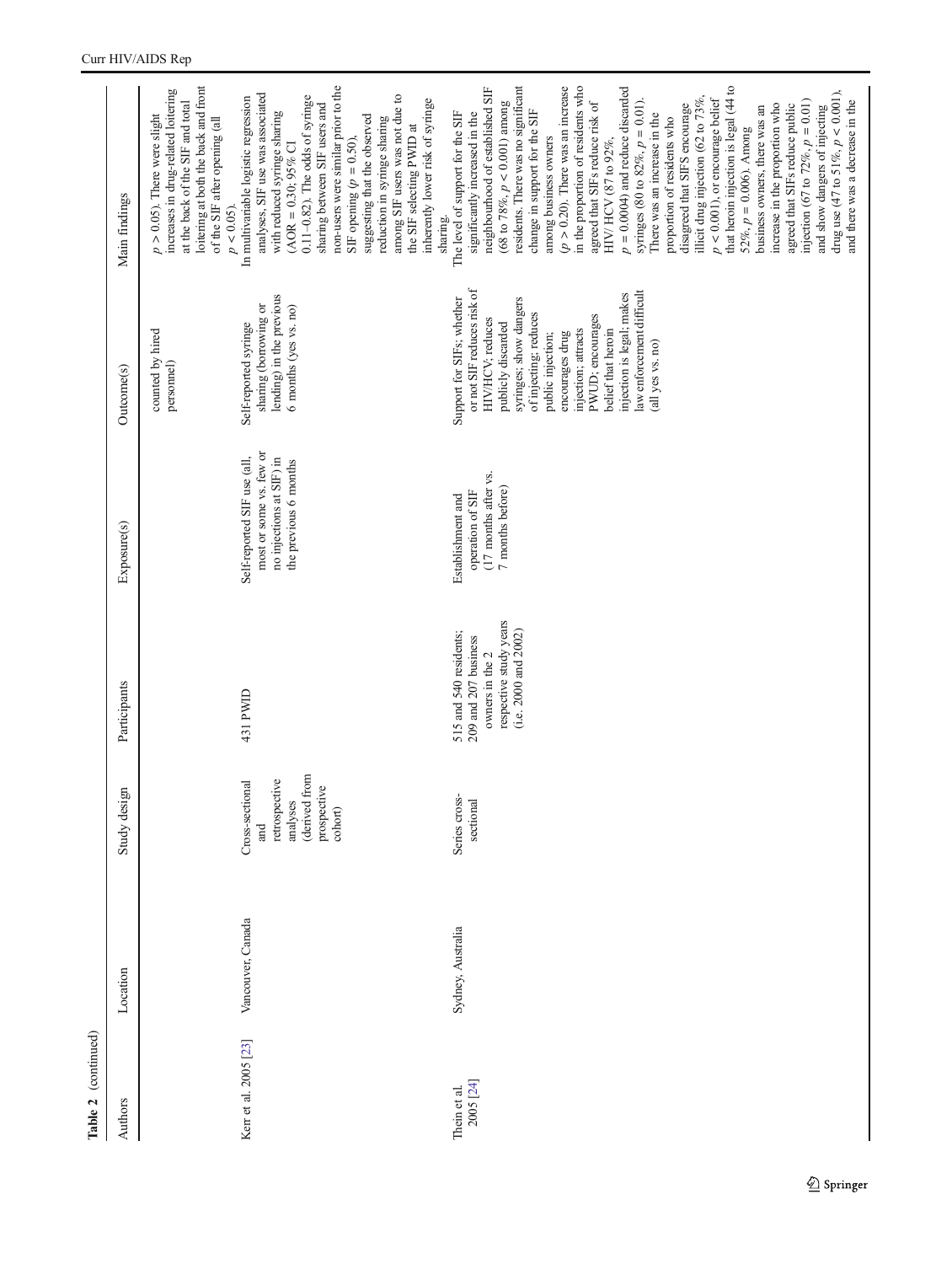| Table 2 (continued)                 |                   |                                                                             |                                                                                                |                                                                                                                                                                                                                         |                                                                                                                                                                                                                               |                                                                                                                                                                                                                                                                                                                                                                                                                                                                                              |
|-------------------------------------|-------------------|-----------------------------------------------------------------------------|------------------------------------------------------------------------------------------------|-------------------------------------------------------------------------------------------------------------------------------------------------------------------------------------------------------------------------|-------------------------------------------------------------------------------------------------------------------------------------------------------------------------------------------------------------------------------|----------------------------------------------------------------------------------------------------------------------------------------------------------------------------------------------------------------------------------------------------------------------------------------------------------------------------------------------------------------------------------------------------------------------------------------------------------------------------------------------|
| Authors                             | Location          | Study design                                                                | Participants                                                                                   | Exposure(s)                                                                                                                                                                                                             | Outcome(s)                                                                                                                                                                                                                    | Main findings                                                                                                                                                                                                                                                                                                                                                                                                                                                                                |
| 2005 <sub>[25]</sub><br>Wood et al. | Vancouver, Canada | (derived from<br>Cross-sectional<br>prospective<br>$\operatorname{cohort})$ | (479 HIV-negative and<br>582 PWID who used SIF<br>baseline); 30% female<br>103 HIV-positive at | use for injection drug use<br>Self-reported exclusive SIF<br>in the previous month<br>(yes vs. no)                                                                                                                      | participants (both yes vs.<br>Self-reported borrowing a<br>participants; Lending a<br>among HIV-negative<br>among HIV-positive<br>used syringe in the<br>used syringe in the<br>previous 6 months<br>previous 6 months<br>no) | associated with decreased odds of<br>(OR = $0.94$ ; $95\%$ CI $0.00-7.90$ ).<br>among HIV-positive participants<br>proportion who agreed that SIFs<br>$(OR = 0.14, 95\% \text{ CI } 0.00 - 0.78)$<br>analyses, exclusive SIF use was<br>associated with syringe lending<br>encourage people to think that<br>heroin injection is legal (55 to<br>In bivariable logistic regression<br>syringe borrowing among<br>HIV-negative participants<br>but was not significantly<br>$43\%, p = 0.001$ |
| Kerr et al. 2006 [26]               | Vancouver, Canada | Prospective<br>cohort                                                       | $(1QR)$ 35.3 $(28.6-41.3)$<br>871 PWID; median age<br>years; 39% female                        | Establishment of SIF (year<br>after the SIF's opening<br>vs. the year before)                                                                                                                                           | users; stopping injecting;<br>injection among former<br>Self-reported relapse into<br>discontinuation of<br>introduction<br>methadone                                                                                         | There were no substantial changes in<br>rates of relapse into injection drug<br>use (17 to 20%), stopping injected<br>stopping methadone use (13 vs.<br>drug use (17 vs. 15%), starting<br>methadone use (11 vs. 7%), or<br>$11\%$ ).                                                                                                                                                                                                                                                        |
| 2006 [11]<br>Wood et al.            | Vancouver, Canada | ecological<br>Pre-post                                                      | $\frac{\triangleleft}{\triangle}$                                                              | before vs. year after SIF<br>Establishment of SIF (year<br>opened)                                                                                                                                                      | neighbourhood of SIF<br>drug-related crime in<br>Police-recorded drug<br>trafficking and                                                                                                                                      | vs. 180, $p = 0.565$ ). A decline was<br>offences (124 vs. 116, $p = 0.803$ )<br>or assaults/robbery offences (174<br>break-ins/vehicle theft offences<br>There were no increases in the<br>number of drug trafficking<br>$(302 \text{ vs. } 227, p = 0.001)$<br>observed in vehicle                                                                                                                                                                                                         |
| 2006 [27]<br>Wood et al.            | Vancouver, Canada | Prospective<br>cohort                                                       | 1031 PWID who used the<br>$\rm{SIF}^a$                                                         | Regular SIF use ( $\ge$ weekly<br>addictions counsellor at<br>previous 6 months; any<br>the SIF in the previous<br>measured through the<br>$vs. <$ weekly) in the<br>contact with an<br>6 months (both<br>SIF database) | Use of detoxification<br>service (measured<br>through database<br>linkage)                                                                                                                                                    | $(AHR = 1.72; 95\% CI 1.25-2.38)$<br>$(AHR = 1.98; 95\% \text{ CI} 1.26-3.10)$<br>time to entry into a detoxification<br>were associated with more rapid<br>In multivariable Cox regression<br>analyses, regular SIF use<br>and contact with the SIF<br>addictions counsellor<br>programme.                                                                                                                                                                                                  |
| Kerr et al. 2007 [28]               | Vancouver, Canada | Prospective<br>cohort                                                       | 1065 PWID who used the<br>$\rm{SIF}^a$                                                         | $\stackrel{\triangle}{\geq}$                                                                                                                                                                                            | injection drug use at the<br>SIF (measured through<br>subtracting age at first<br>injection from current<br>Rate of initiation into<br>self-report and<br>age)                                                                | among local street-involved youth<br>since the SIF opened was 5 (95%<br>CI 2-12), which is comparatively<br>Among the entire population of SIF<br>users ( $n = \sim 5000$ ), the estimated<br>injection drug use inside the SIF<br>number who may have initiated<br>initiation into injection drug use<br>lower than the expected rate of                                                                                                                                                    |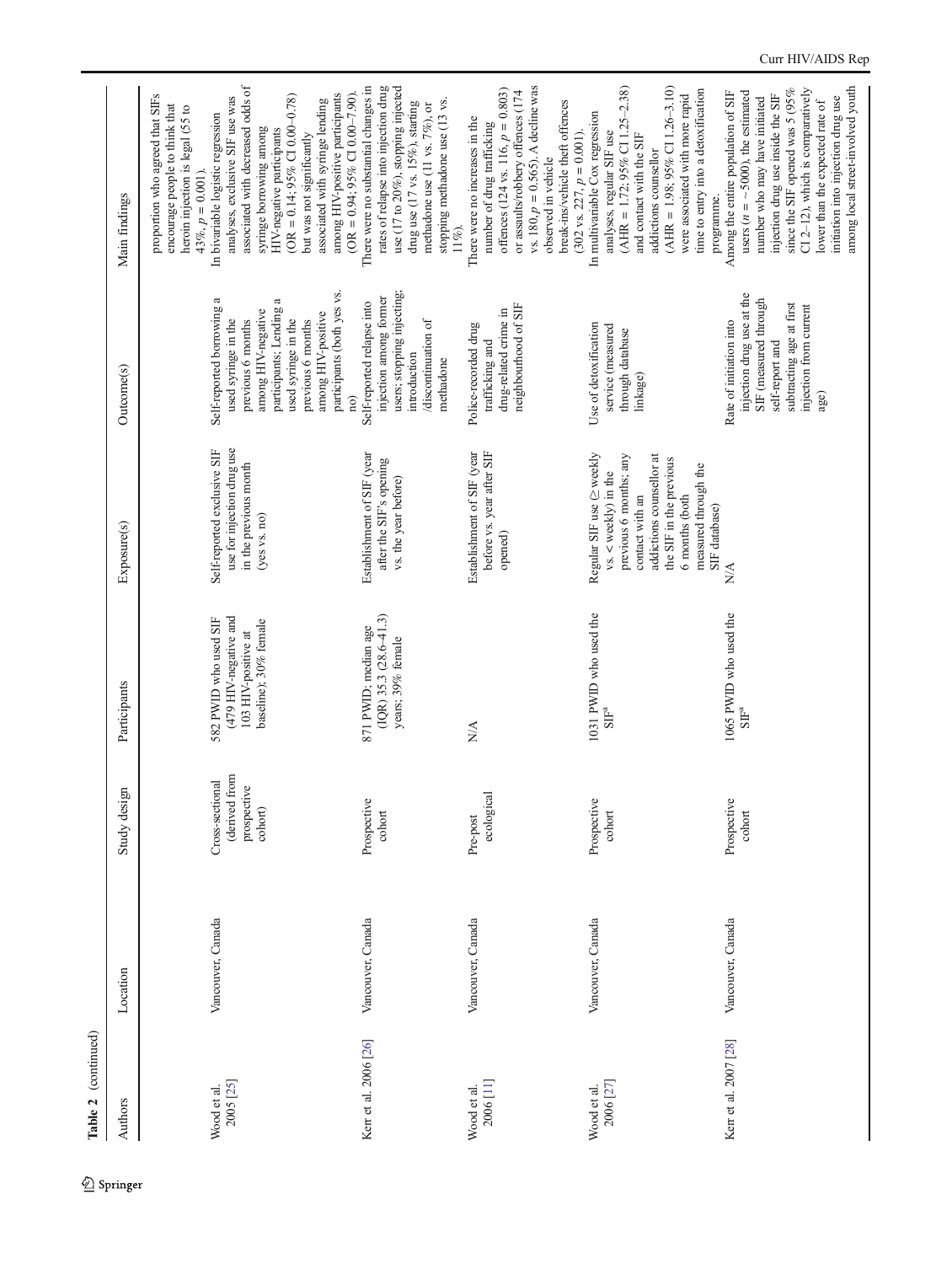| Authors                          | Location          | Study design                                               | Participants                                                                                                                                 | Exposure(s)                                                                                 | Outcome(s)                                                                                                                                                                                    | Main findings                                                                                                                                                                                                                                                                                                                                                                                                                                                                                                                                                                                                                                                                                                                                                                                                                                                     |
|----------------------------------|-------------------|------------------------------------------------------------|----------------------------------------------------------------------------------------------------------------------------------------------|---------------------------------------------------------------------------------------------|-----------------------------------------------------------------------------------------------------------------------------------------------------------------------------------------------|-------------------------------------------------------------------------------------------------------------------------------------------------------------------------------------------------------------------------------------------------------------------------------------------------------------------------------------------------------------------------------------------------------------------------------------------------------------------------------------------------------------------------------------------------------------------------------------------------------------------------------------------------------------------------------------------------------------------------------------------------------------------------------------------------------------------------------------------------------------------|
| NCHECR 2007 <sup>b</sup><br>[29] | Sydney, Australia | ecological<br>Pre-post                                     | 1652 opioid-related deaths;<br>emergency departments<br>1558 opioid poisoning<br>presentations at<br>(EDs)                                   | (60 months after vs. 36<br>Establishment of SIF<br>prior to opening)                        | presentations at two EDs<br>(measured by the state<br>health department);<br>Opioid-related deaths<br>(measured by ED<br>opioid poisoning<br>records)                                         | significant ( $p = 0.877$ ). There was<br>compared to a decrease from 27 to<br>poisoning ED presentations (35%<br>$(100$ initiations; $95\%$ CI 81-122).<br>during a similar follow-up period<br>from an average of 4 to 1 deaths<br>rate changes was not statistically<br>vicinity of the SIF after the SIF<br>8 deaths in the rest of the state<br>$(p < 0.001)$ . This difference in<br>a significant decrease from an<br>There was a significant decrease<br>was established $(p < 0.001)$ ,<br>per month in the immediate<br>average of 11 to 7 opioid                                                                                                                                                                                                                                                                                                       |
| Salmon et al.<br>2007 [30]       | Sydney, Australia | cross-sectional<br>Series                                  | business operators in the<br>515, 540 and 316 residents<br>3 respective study years<br>and 269, 207 and 210<br>(i.e. 2000, 2002 and<br>2005) | operation of SIF<br>Establishment and                                                       | discarded syringes in last<br>month; drugs offered for<br>Witnessed public injection<br>in last month; publicly<br>month (all yes vs. no)<br>purchase in the last                             | 57% ( $p = 0.01$ ). The proportion of<br>respectively $(p < 0.001)$ while the<br>The proportions of residents who had<br>last month were 33, 28 and 19% in<br>The corresponding proportions for<br>2000, 2002 and 2005, respectively<br>business owners were 33, 34 and<br>business owners were 72, 64 and<br>2000, 2002 and 2005 ( $p = 0.80$ ).<br>in the last month was 67, 58 and<br>witnessed public injecting in the<br>seen publicly discarded syringes<br>proportion of residents who had<br>business operators were 38, 32,<br>residents who had been offered<br>corresponding proportions for<br>month was 28, 29 and 26% in<br>40% in 2000, 2002 and 2005,<br>corresponding proportions for<br>drugs for purchase in the last<br>establishment ( $p < 0.001$ ).<br>and 28% $(p = 0.03)$ . The<br>reduction) after the SIF<br>$(p < 0.001)$ , while the |
| 2007 [31]<br>Stoltz et al.       | Vancouver, Canada | (derived from<br>Cross-sectional<br>prospective<br>cohort) | 760 PWID who used SIF <sup>ª</sup>                                                                                                           | in the previous 6 months<br>Consistent SIF use $(\geq 25\%$<br>of injections vs. $< 25\%$ ) | Self-reported changes since<br>of sterile water; cooking<br>SIF opening in: syringe<br>reuse; rushed injecting;<br>or filtering drugs; tying<br>injecting outdoors; use<br>off; safer syringe | analyses, consistent SIF use was<br>In multivariable logistic regression<br>1.38-3.01), less rushed during<br>behaviour: reuse syringes less<br>often (AOR = $2.04$ ; 95% CI<br>positively associated with a<br>change in each injection<br>$28\% (p = 0.26).$                                                                                                                                                                                                                                                                                                                                                                                                                                                                                                                                                                                                    |

### Curr HIV/AIDS Rep

Table 2 (continued)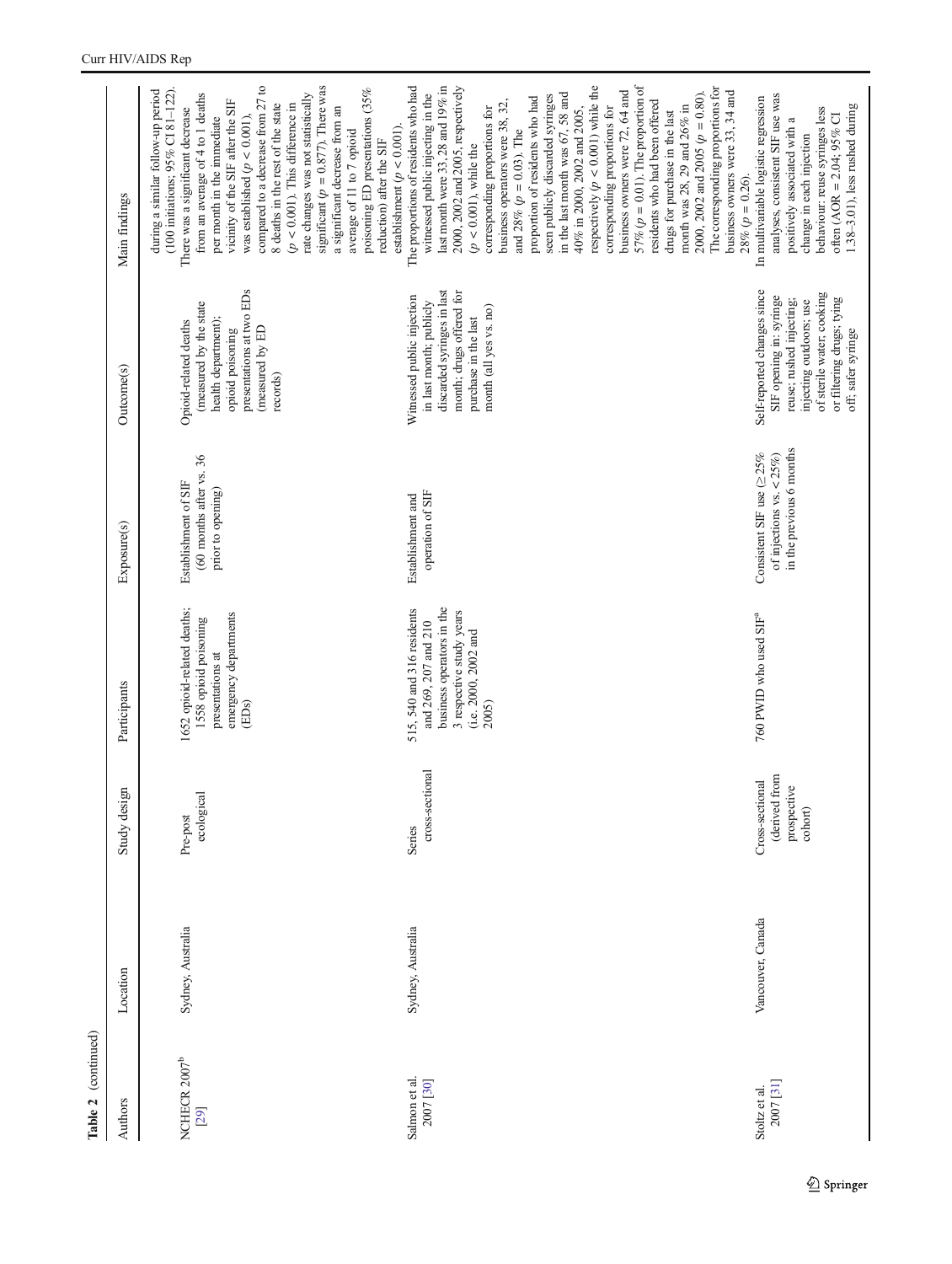| Table 2 (continued)            |                   |                            |                                                                  |                                                                            |                                                                                                                                                                         |                                                                                                                                                                                                                                                                                                                                                                                                                                                                                                                                                                                                                                                                                                                                                          |
|--------------------------------|-------------------|----------------------------|------------------------------------------------------------------|----------------------------------------------------------------------------|-------------------------------------------------------------------------------------------------------------------------------------------------------------------------|----------------------------------------------------------------------------------------------------------------------------------------------------------------------------------------------------------------------------------------------------------------------------------------------------------------------------------------------------------------------------------------------------------------------------------------------------------------------------------------------------------------------------------------------------------------------------------------------------------------------------------------------------------------------------------------------------------------------------------------------------------|
| Authors                        | Location          | Study design               | Participants                                                     | Exposure(s)                                                                | Outcome(s)                                                                                                                                                              | Main findings                                                                                                                                                                                                                                                                                                                                                                                                                                                                                                                                                                                                                                                                                                                                            |
|                                |                   |                            |                                                                  |                                                                            | disposal; easier finding<br>vein; injecting in clean<br>place (all yes vs. no)                                                                                          | $2.03 - 3.85$ ), less injecting outdoors<br>1.83-3.86) and injecting in a clean<br>1.93-3.87), using clean water for<br>CI1.47-3.09), easier finding of a<br>injecting (AOR = $2.99$ ; $95\%$ CI<br>injection (AOR = $2.63$ ; 95% CI<br>injection (AOR = $2.79$ ; $95\%$ CI<br>$2.13 - 4.18$ ), cooking or filtering<br>1.84-4.15), tying off prior to<br>1.58-4.37), safer disposal of<br>syringes (AOR = 2.13; $95\%$<br>place (AOR = $2.85$ ; $95\%$ CI<br>vein (AOR = $2.66$ ; 95% CI<br>drugs prior to injecting<br>$(AOR = 2.70; 95\% \text{ Cl}$<br>$(AOR = 2.76; 95\%$ CI<br>2.09-3.87).                                                                                                                                                         |
| 2007 [32]<br>Wood et al.       | Vancouver, Canada | Prospective<br>cohort      | 1031 PWID who used SIF <sup>ª</sup>                              | Establishment of SIF (year<br>before vs. year after SIF<br>opened)         | Enrolment in detoxification<br>service; number of visits<br>to the SIF in the month<br>after detoxification<br>measured through<br>database linkage)<br>enrolment (both | $(AHR = 1.56; 95\% CI 1.04-2.34)$<br>regression analyses, detoxification<br>detoxification services in the year<br>enrolled in detoxification, the rate<br>rate of SIF use in the month prior<br>of SIF use declined in the month<br>after enrollment compared to the<br>1.11-1.58). In multivariable Cox<br>treatment (AHR = $3.73$ ; $95\%$ CI<br>significant increase in uptake of<br>estimated equations (GEE) with<br>after vs. the year before the SIF<br>service use was associated with<br>2.57-5.39). Among those who<br>logit link analyses, there was a<br>opened (AOR = $1.32$ ; $95\%$ CI<br>to enrolment (19 vs. 24 visits,<br>and other forms of addiction<br>more rapid entry into MMT<br>In multivariable generalized<br>$p = 0.002$ ). |
| Bayoumi and Zaric<br>2008 [33] | Vancouver, Canada | Mathematical<br>simulation | PWID infected with HIV<br>Estimated 3000 to 20,000<br>and/or HCV | SIF operation (simulation<br>over 10 years)                                | HIV and HCV infections<br>(with the SIF vs. without<br>prevention of incident<br>Cost-effectiveness of the<br>SIF based on the<br>the SIF)                              | averted over 10 years, resulting in<br>An estimated 1191 incident HIV and<br>an estimated minimum savings of<br>\$CAD 14 million and 920 years<br>54 incident HCV cases were<br>of life gained over 10 years.                                                                                                                                                                                                                                                                                                                                                                                                                                                                                                                                            |
| Kimber et al.<br>2008 [34]     | Sydney, Australia | Prospective<br>cohort      | 3715 PWID who used SIF;<br>$47\% > 30$ years; $< 40\%$<br>female | frequency distribution<br>quartile of the visits'<br>Frequent SIF use (top | Addiction treatment referral<br>written referral during<br>(received at least one                                                                                       | positively associated with drug<br>analyses, frequent SIF use was<br>In multivariable Cox regression                                                                                                                                                                                                                                                                                                                                                                                                                                                                                                                                                                                                                                                     |

 $\underline{\textcircled{\tiny 2}}$  Springer

# Curr HIV/AIDS Rep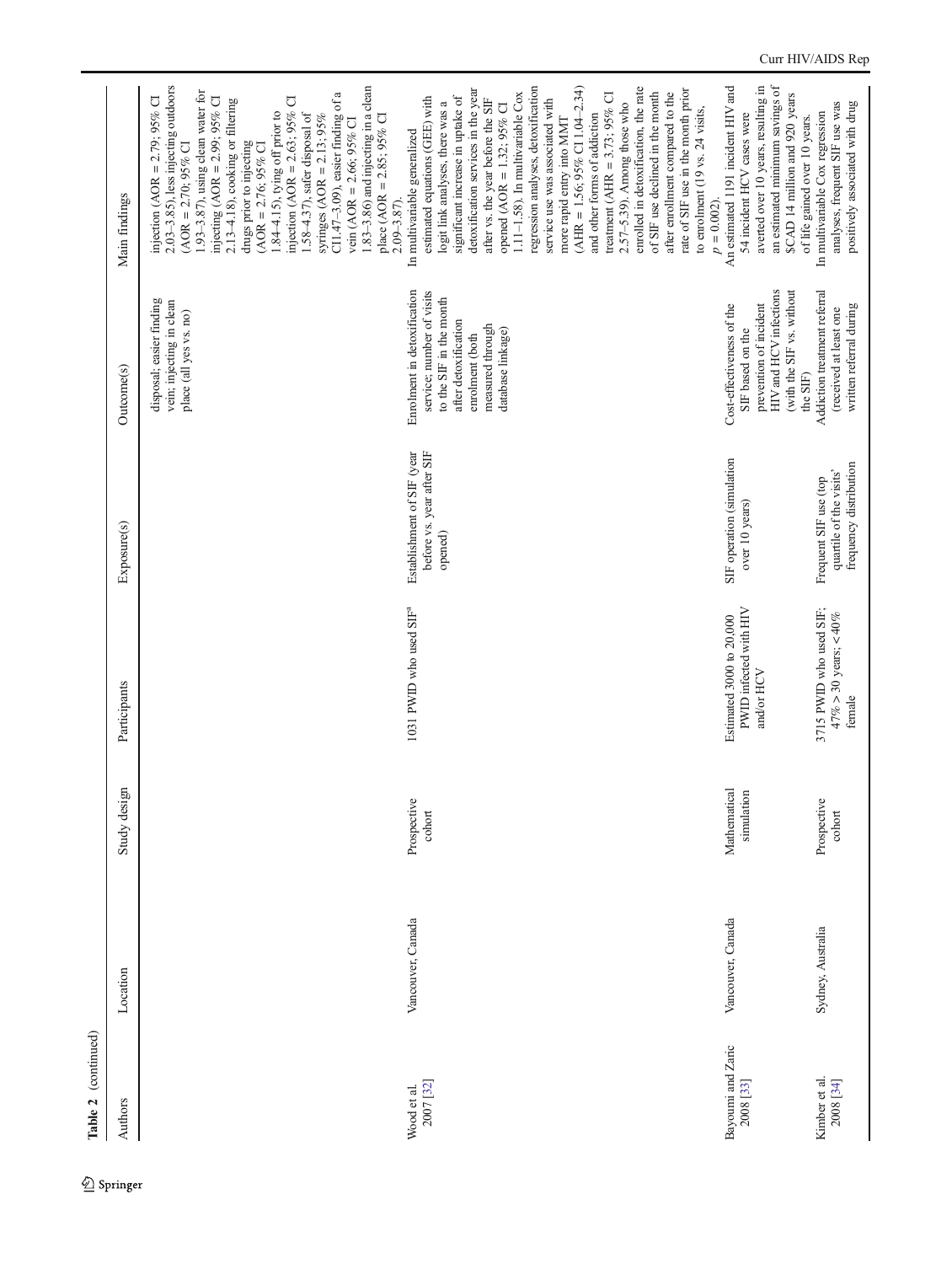| Authors                         | Location                       | Study design                                               | Participants                                                                                                                      | Exposure(s)                                                                                                                                                                                                                                | Outcome(s)                                                                                                                          | Main findings                                                                                                                                                                                                                                                                                                                         |
|---------------------------------|--------------------------------|------------------------------------------------------------|-----------------------------------------------------------------------------------------------------------------------------------|--------------------------------------------------------------------------------------------------------------------------------------------------------------------------------------------------------------------------------------------|-------------------------------------------------------------------------------------------------------------------------------------|---------------------------------------------------------------------------------------------------------------------------------------------------------------------------------------------------------------------------------------------------------------------------------------------------------------------------------------|
|                                 |                                |                                                            |                                                                                                                                   | visits, measured through<br>study period (i.e. 12+<br>during the 17 month<br>SIF database))                                                                                                                                                | uptake (use of referral<br>Addiction treatment<br>the study period);<br>card, yes vs. no).                                          | significantly associated with drug<br>treatment referral (AHR = $1.6$ ;<br>$(AOR = 0.8; 95\% \text{ CI } 0.4-2.0).$<br>95% CI 1.2-2.2) but was not<br>treatment referral uptake                                                                                                                                                       |
| Lloyd-Smith et al.<br>2008 [35] | Vancouver, Canada              | Prospective<br>cohort                                      | 1065 PWID who used SIF <sup>ª</sup>                                                                                               | in the previous 6 months<br>use for injection drug use<br>Self-reported exclusive SIF<br>(yes vs. no)                                                                                                                                      | study nurse (yes vs. no)<br>measured visually by<br>infection (CIRI),<br>injection-related<br>Current cutaneous                     | associated with development of a<br>mixed-effects analyses, exclusive<br>In multivariable generalized linear<br>SIF use was not significantly<br>CIRI (AOR = $0.58$ ; $95\%$ CI<br>$0.29 - 1.19$ .                                                                                                                                    |
| 2008 [36]<br>Milloy et al.      | Vancouver, Canada              | Prospective<br>cohort                                      | 1090 PWID who used SIF <sup>ª</sup>                                                                                               | practices in the previous<br>Self-reported frequent SIF<br>self-reporting that SIF<br>6 months (yes vs. no)<br>$< 75\%$ of injections);<br>use had resulted in a<br>change in injection<br>use in the previous<br>6 months ( $\geq$ 75 vs. | overdose in the previous<br>6 months (yes vs. no)<br>Self-reported non-fatal                                                        | non-fatal overdose $(AOR = 0.77)$ ;<br>associated with recent non-fatal<br>had changed injection practices<br>analyses, reporting that SIF use<br>was not associated with recent<br>$0.77-1.32$ ). In bivariable GEE<br>overdose (AOR 1.01; 95% CI<br>In multivariable GEE analyses,<br>frequent SIF use was not<br>95% CI 0.53-1.11) |
| 2008 [37]<br>Milloy et al.      | Vancouver, Canada              | Mathematical<br>simulation                                 | during the study period<br>overdose events out of<br>766,486 injections<br>453 potentially fatal                                  | Operation of SIF                                                                                                                                                                                                                           | Overdose deaths averted                                                                                                             | An estimated 1.9 to 11.7 overdose<br>deaths are averted per year.                                                                                                                                                                                                                                                                     |
| Richardson et al.<br>2008 [38]  | Vancouver, Canada              | Prospective<br>cohort                                      | 1090 PWID who use SIF <sup>ª</sup>                                                                                                | in the previous 6 months<br>Self-reported SIF use (≥25<br>vs. $<$ 25% of injections)                                                                                                                                                       | Self-reported employment<br>(job with regular salary<br>the previous 6 months<br>or temporary work) in<br>(yes vs. no)              | employment (AOR = $1.05$ ; $95\%$<br>In multivariable GEE analyses, SIF<br>use was not associated with<br>$C1 0.88 - 1.27$ .                                                                                                                                                                                                          |
| 2008 [39]<br>Wood et al.        | Vancouver, Canada              | Prospective<br>cohort                                      | 1087 PWID who used SIF <sup>ª</sup>                                                                                               | Self-reported frequent SIF<br>use $\geq 75$ vs. < 75% of<br>previous 6 months<br>injections) in the                                                                                                                                        | at the SIF in the previous<br>safer injection education<br>6 months (yes vs. no)<br>Self-reported receipt of                        | In multivariable GEE with logit link<br>analyses, frequent SIF use was<br>injection education at the SIF<br>associated with an increased<br>likelihood of receiving safer<br>$(AOR = 1.47; 95%$ CI<br>$1.22 - 1.77$ .                                                                                                                 |
| 2009 [40]<br>Bravo et al.       | Barcelona and Madrid,<br>Spain | (derived from<br>Cross-sectional<br>prospective<br>cohort) | >25 years; 26% female<br>heroin aged 30 years or<br>249 people who inject<br>Barcelona; 112 in<br>younger (137 in<br>Madrid); 76% | Any use of at least one of<br>$(mean = 17.3 months)$<br>$[SD = 5.7$ months])<br>five SIFs since last<br>interview                                                                                                                          | since the last interview<br>syringes; not sharing<br>injection equipment<br>Self-reporting of not<br>borrowing used<br>(yes vs. no) | injection equipment $(AOR = 1.1;$<br>with not borrowing used syringes<br>analyses, SIF use was associated<br>In multivariable logistic regression<br>$(AOR = 3.3; 95\% \text{ CI} 1.4-7.7).$<br>SIF use was not significantly<br>associated with not sharing<br>95% CI 0.5-2.2).                                                      |
| Marshall et al.<br>2009 [41]    | Vancouver, Canada              | Prospective<br>cohort                                      | SIF and reported sexual<br>794 PWID who used the                                                                                  | from the SIF (measured<br>Time since recruitment                                                                                                                                                                                           | during vaginal and/or<br>Consistent condom use                                                                                      | In multivariable GEE with logit link<br>analyses, use of SIF healthcare                                                                                                                                                                                                                                                               |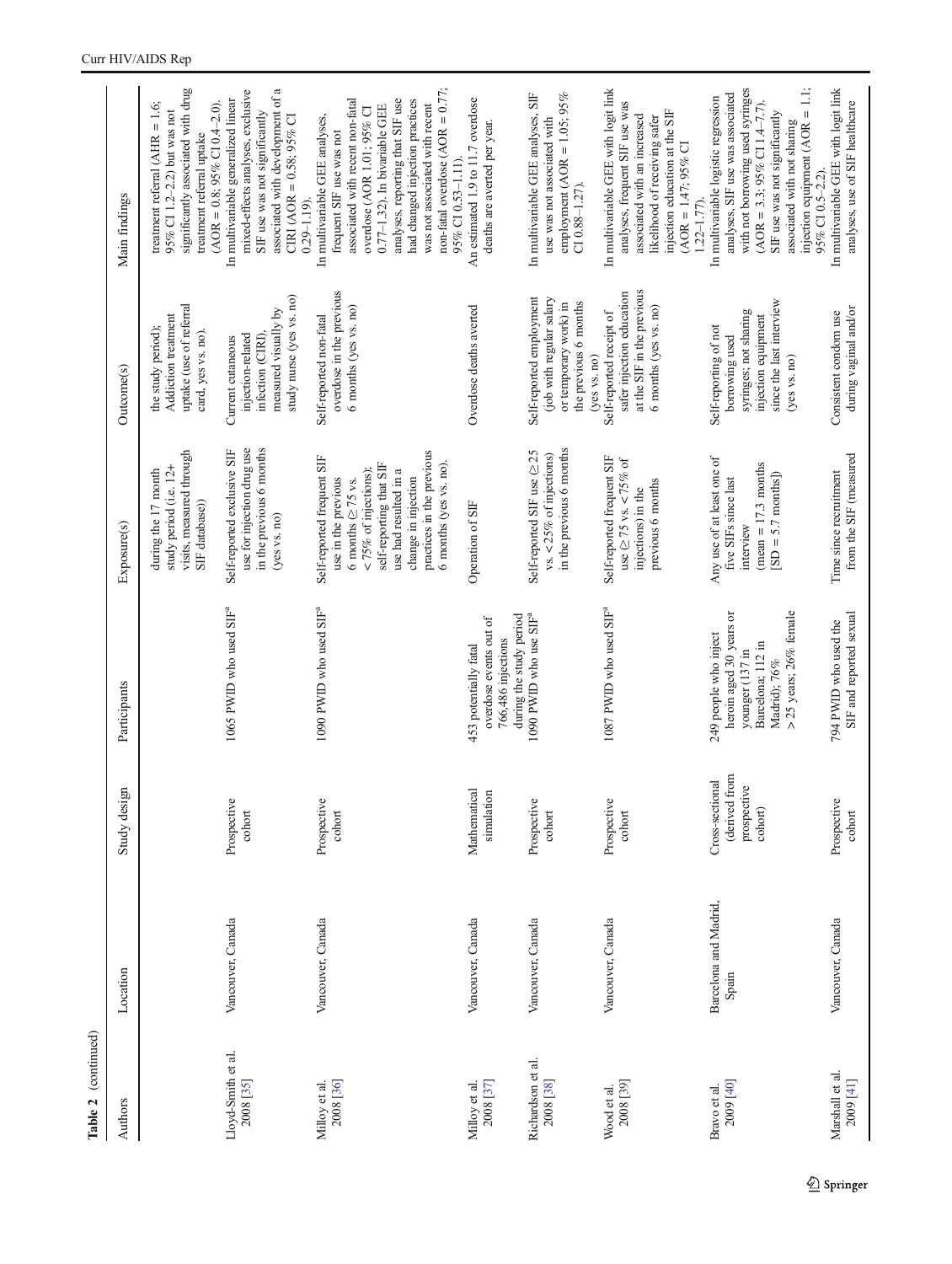| Table 2 (continued)                         |                                                         |                           |                                                            |                                                                                                                                                                                                  |                                                                                                                                                                      |                                                                                                                                                                                                                                                                                                                                                                                                                                                                                                |
|---------------------------------------------|---------------------------------------------------------|---------------------------|------------------------------------------------------------|--------------------------------------------------------------------------------------------------------------------------------------------------------------------------------------------------|----------------------------------------------------------------------------------------------------------------------------------------------------------------------|------------------------------------------------------------------------------------------------------------------------------------------------------------------------------------------------------------------------------------------------------------------------------------------------------------------------------------------------------------------------------------------------------------------------------------------------------------------------------------------------|
| Authors                                     | Location                                                | Study design              | Participants                                               | Exposure(s)                                                                                                                                                                                      | Outcome(s)                                                                                                                                                           | Main findings                                                                                                                                                                                                                                                                                                                                                                                                                                                                                  |
|                                             |                                                         |                           | activity during one or<br>more interviews <sup>a</sup>     | medical services at Insite<br>(e.g. nurse consultation,<br>previous 6 months (yes<br>HIV testing, referral to<br>health services) in the<br>self-reported use of<br>in SIF database);<br>vs. no) | sometimes, occasionally,<br>anal intercourse in the<br>(always vs. usually,<br>previous 6 months<br>never)                                                           | SIF was associated with consistent<br>95% CI 0.99-1.64) but not among<br>95% CI 1.06-1.55) but not those<br>(OR = $0.94$ ; $95\%$ CI 0.71-1.26).<br>Time since recruitment from the<br>condom use among those with<br>condom use among those with<br>regular partners $(AOR = 1.27)$ ;<br>regular partners (AOR = $1.29$ ;<br>those with casual partners<br>associated with consistent<br>services was marginally<br>$(AOR = 1.15; 95\% \text{ Cl}$<br>with casual partners<br>$0.90 - 1.47$ . |
| 2009 [42]<br>Milloy et al.                  | Vancouver, Canada                                       | Prospective<br>cohort     | 902 PWID who used the<br>SIF <sup>a</sup>                  | Self-reported frequent SIF<br>use $\geq 75$ vs. < 75% of<br>previous 6 months<br>injections) in the                                                                                              | in the previous 6 months<br>Self-reported incarceration<br>(yes vs. no)                                                                                              | incarceration (AOR 0.99; 95% CI<br>In multivariable GEE analyses,<br>frequent SIF use was not<br>associated with recent<br>$0.79 - 1.23$ ).                                                                                                                                                                                                                                                                                                                                                    |
| Andresen and Boyd<br>2010 [43]              | Vancouver, Canada                                       | Mathematica<br>simulation | Estimated 5000 PWID in<br>population                       | SIF operation                                                                                                                                                                                    | SIF based on prevention<br>infections and overdose<br>Benefit cost-ratios for the<br>of incident HIV<br>deaths                                                       | 35 incident cases of HIV infection<br>that Insite prevents approximately<br>providing an annual excess of \$6<br>and 3 overdose deaths per year,<br>Mathematical modelling estimated<br>cost-benefit ratio of 5.12:1.<br>million with an average                                                                                                                                                                                                                                               |
| 2010 [44]<br>Baars et al.                   | Rotterdam, Utrecht and<br>South Limburg,<br>Netherlands | Cross-sectional           | 309 PWUD; mean age (SD)<br>41.5 (7.4) years; 22%<br>female | Self-reported SCF use at<br>6 months (yes vs. no)<br>least once in the last                                                                                                                      | self-reported uptake (yes<br>programme awareness<br>Hepatitis B vaccination<br>(yes vs. no) and<br>vs. no)                                                           | vaccination uptake $(p > 0.05;$ data<br>non-users (AOR = 1.86; 95% CI<br>1.04-3.33), but SCF use was not<br>likely to be aware of Hepatitis B<br>In multivariable logistic regression<br>analyses, SCF users were more<br>vaccination programme than<br>associated with Hepatitis B<br>not shown).                                                                                                                                                                                             |
| Fitzgerald et al.<br>2010 [45] <sup>b</sup> | Sydney, Australia                                       | Time series               | $\frac{\triangleleft}{\triangle}$                          | operation of SIF<br>Establishment and                                                                                                                                                            | amphetamines narcotics<br>robbery, property crime<br>and illicit drug offences<br>Police recorded trends of<br>criminal incidents of<br>and cocaine)<br>(use or deal | neighbourhood of SIF and the rest<br>2010. Illicit drug offence incidents<br>declined in the neighbourhood of<br>(drug arrests declined from 1999<br>the SIF between 1999 and 2003<br>Incidence of robbery and property<br>observed in the rest of Sydney<br>and then remained stable until<br>of Sydney between 1999 and<br>offences declined in both the<br>2009. A similar pattern was                                                                                                      |

# Curr HIV/AIDS Rep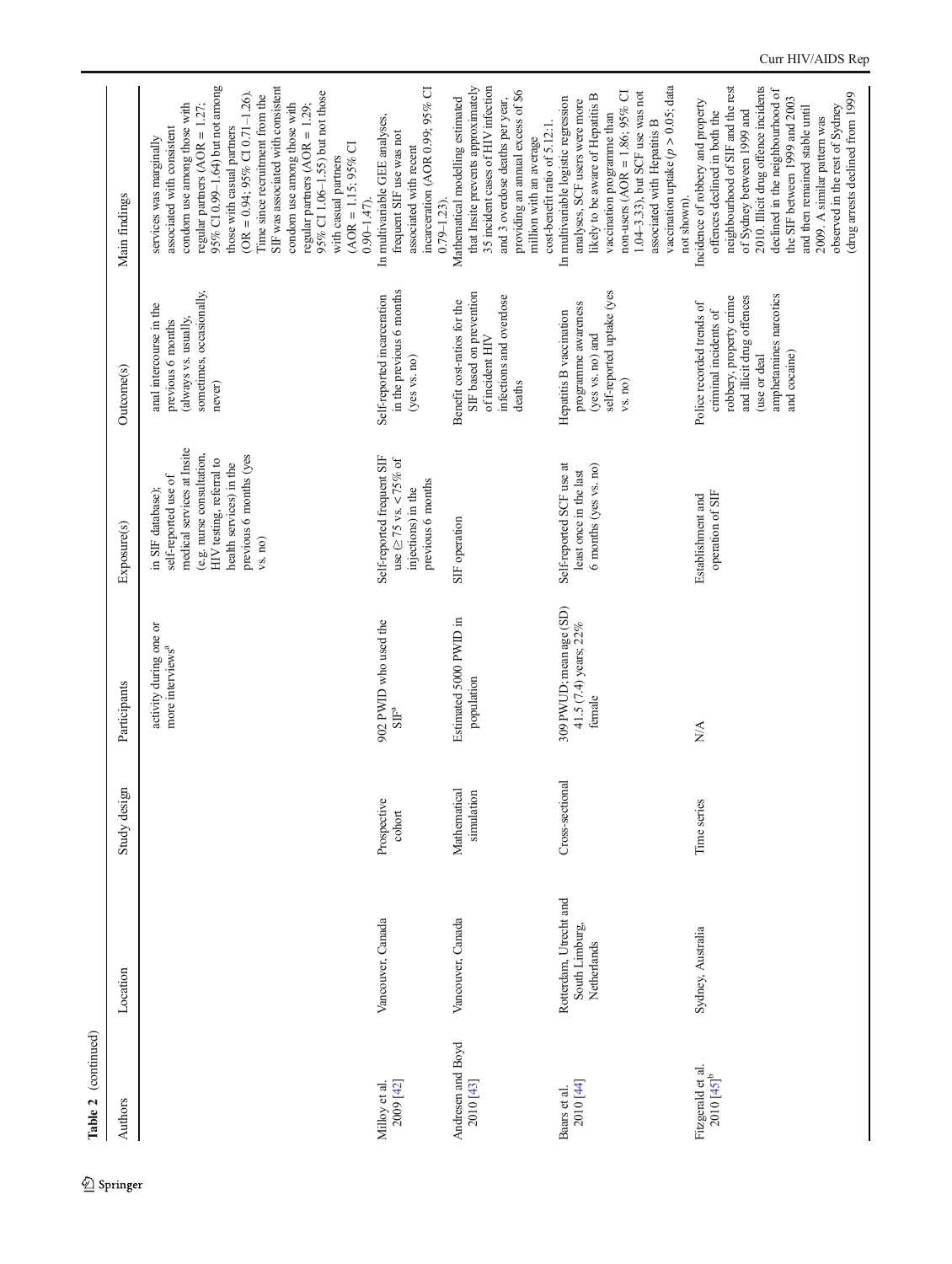| Authors                         | Location          | Study design               | Participants                                                                                                                                             | Exposure(s)                                                                                           | Outcome(s)                                                                                                                                                                                             | Main findings                                                                                                                                                                                                                                                                                                                                                                                                                                                                                                                                                                |
|---------------------------------|-------------------|----------------------------|----------------------------------------------------------------------------------------------------------------------------------------------------------|-------------------------------------------------------------------------------------------------------|--------------------------------------------------------------------------------------------------------------------------------------------------------------------------------------------------------|------------------------------------------------------------------------------------------------------------------------------------------------------------------------------------------------------------------------------------------------------------------------------------------------------------------------------------------------------------------------------------------------------------------------------------------------------------------------------------------------------------------------------------------------------------------------------|
| Lloyd-Smith et al.<br>2010 [46] | Vancouver, Canada | Prospective<br>cohort      | 1083 PWID who used SIF <sup>ª</sup>                                                                                                                      | Referral to hospital by a SIF<br>measured by linkage to<br>nurse (yes vs. no).<br>SIF database        | linkages to local hospital<br>hospitalization (in days),<br>(yes vs. no); duration of<br>Hospitalization for CIRI<br>both measured by<br>inpatient database                                            | 3.39-8.55). Referral to hospital by<br>shorter duration of stay in hospital<br>to 2003, but with a slight upward<br>estimated savings of \$CAD 5696<br>SIF nurses was significantly and<br>[IQR 5-33]). Each referral by a<br>analyses, referral to hospital by<br>SIF nurses was associated with<br>(4 days [IQR $2-7$ ] vs. 12 days<br>independently associated with<br>In multivariable Cox regression<br>SIF nurse would result in an<br>trend from 2003 to 2010)<br>hospitalization for CIRI<br>increased likelihood of<br>$(AHR = 5.38; 95%$ CI<br>IQR \$2136-18,512]. |
| 2010 [47]<br>Milloy et al.      | Vancouver, Canada | Prospective<br>cohort      | 1083 PWID who used SIF <sup>ª</sup>                                                                                                                      | Self-reported frequent SIF<br>use $( \geq 75$ vs. < 75% of<br>previous 6 months<br>injections) in the | treatment in the previous<br>Self-reported inability to<br>6 months (yes vs. no)<br>access addiction                                                                                                   | analyses, frequent SIF use was not<br>trying but being unable to access<br>addiction treatment ( $OR = 1.08$ ;<br>In bivariable GEE with logit link<br>significantly associated with<br>95% CI 0.84-1.40).                                                                                                                                                                                                                                                                                                                                                                   |
| Pinkerton et al.<br>2010 [48]   | Vancouver, Canada | Mathematical<br>simulation | Estimated 5000 PWID                                                                                                                                      | Operation of SIF                                                                                      | infections and associated<br>Annual number of HIV<br>costs                                                                                                                                             | healthcare costs exceed the amual<br>(approximately \$CAD 3 million).<br>would be an estimated increase<br>healthcare costs. These savings<br>incident HIV infections among<br>If the SIF ceased operating, there<br>million in lifetime HIV-related<br>local PWID, which would be<br>associated with \$CAD 17.6<br>from 179.3 to 262.8 annual<br>operating costs of the SIF<br>from future hypothetical                                                                                                                                                                     |
| Salmon et al.<br>2010 [49]      | Sydney, Australia | ecological<br>Pre-post     | opioid-related overdoses<br>and after the opening of<br>neighbourhood) before<br>(1485 in the SIF<br>20,409 ambulance<br>attendees at<br>the ${\rm SIF}$ | 60 months after the SIF<br>(36 months before vs.<br>operation of SIF<br>Establishment and<br>opened)  | opioid-related overdoses<br>in the vicinity of the SIF<br>ambulance attendances<br>vs. the rest of the state<br>(measured through<br>ambulance service<br>Average monthly<br>at suspected<br>database) | compared to 61% in the rest of the<br>opioid-related overdoses declined<br>state during SIF operating hours<br>operating hours, this difference<br>was more pronounced with an<br>80% decline in the immediate<br>significantly in the immediate<br>After the opening of the SIF, the<br>average monthly ambulance<br>$(p = 0.002)$ . During the SIF<br>vicinity of the SIF (by 68%)<br>attendances at suspected                                                                                                                                                             |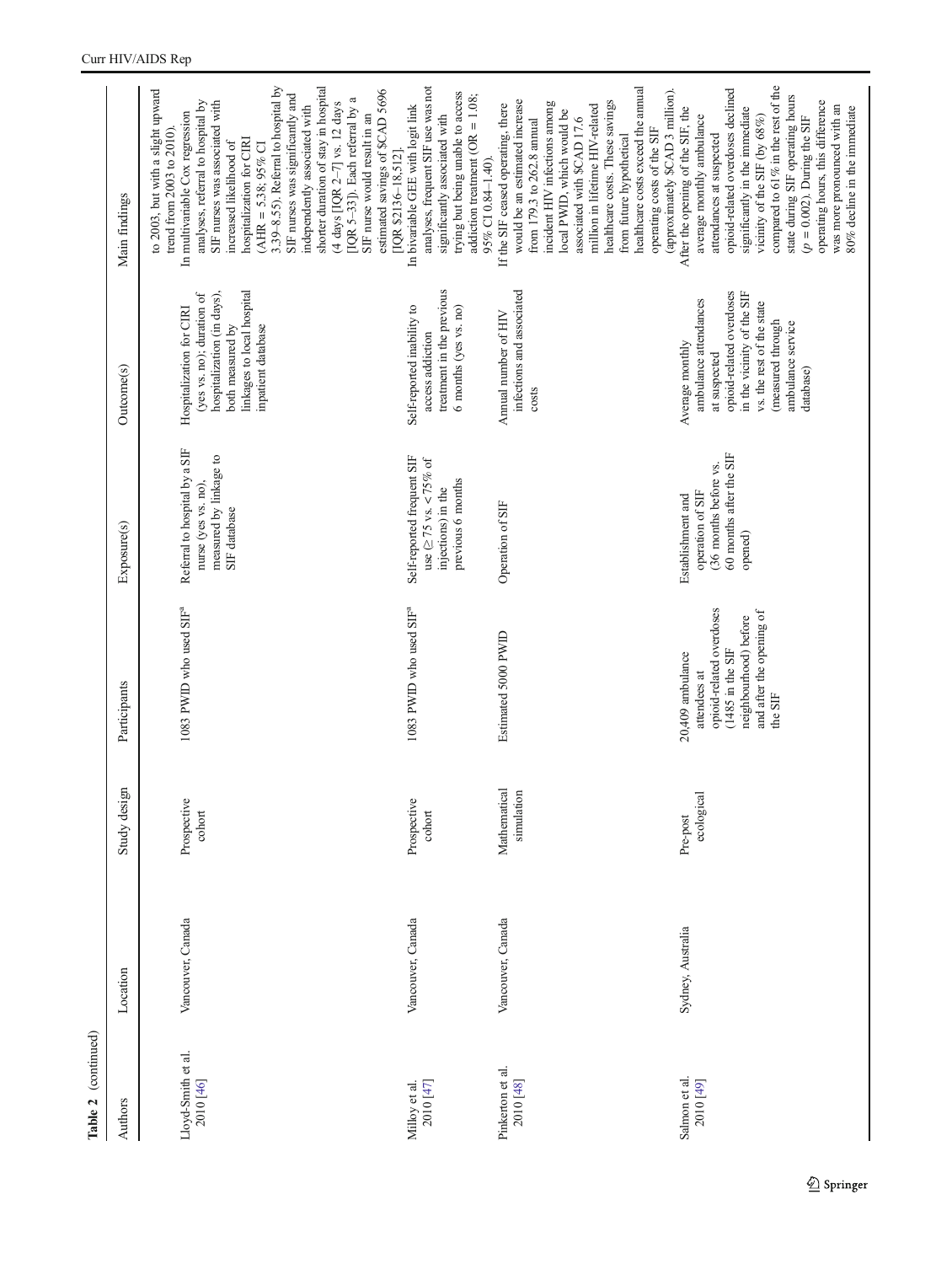| Table 2 (continued)           |                   |                        |                                                                                                                                                             |                                                                                                                                                                                                          |                                                                                                                                                                                                                         |                                                                                                                                                                                                                                                                                                                                                                                                                                                                                                                                                                                                                                                                                                                                                                                                                     |
|-------------------------------|-------------------|------------------------|-------------------------------------------------------------------------------------------------------------------------------------------------------------|----------------------------------------------------------------------------------------------------------------------------------------------------------------------------------------------------------|-------------------------------------------------------------------------------------------------------------------------------------------------------------------------------------------------------------------------|---------------------------------------------------------------------------------------------------------------------------------------------------------------------------------------------------------------------------------------------------------------------------------------------------------------------------------------------------------------------------------------------------------------------------------------------------------------------------------------------------------------------------------------------------------------------------------------------------------------------------------------------------------------------------------------------------------------------------------------------------------------------------------------------------------------------|
| Authors                       | Location          | Study design           | Participants                                                                                                                                                | Exposure(s)                                                                                                                                                                                              | Outcome(s)                                                                                                                                                                                                              | Main findings                                                                                                                                                                                                                                                                                                                                                                                                                                                                                                                                                                                                                                                                                                                                                                                                       |
| Scherbaum et al.<br>2010 [50] | Essen, Germany    | Prospective<br>cohort  | use of the SIF or began<br>attending the SIF again<br>129 PWID who initiated<br>non-attendance; mean<br>age (SD) 31 (6); 25%<br>after 6+ weeks of<br>female | 3 months after first use<br>Changes over time (1, 2,<br>of SIF vs. first use of<br>SIF)                                                                                                                  | Outdoor drug use; use of<br>non-sterile equipment;<br>equipment sharing;<br>injection-related<br>abscesses                                                                                                              | At 3 months follow-up of first use<br>had abscesses were comparable to<br>60% decline in the rest of the state<br>equipment, shared equipment and<br>vicinity of the SIF compared to a<br>relatively stable at approximately<br>$p > 0.30$ ). At 1 month follow-up<br>50, 50 and 20%, respectively (all<br>use of non-sterile equipment and<br>the proportion of 71 participants<br>follow-up of first use of the SIF,<br>similar (8.5 vs. 4.2%, $p > 0.30$ ).<br>of the SIF, the proportion of 26<br>who reported outdoor drug use,<br>Compared to baseline, at 1 month<br>baseline (all $p > 0.30$ ; data not<br>injection-related abscesses was<br>equipment sharing remained<br>participants who used drugs<br>outdoors, used non-sterile<br>compared to baseline, the<br>proportion who had<br>$(p < 0.001)$ . |
| Debeck et al.<br>2011 [51]    | Vancouver, Canada | Prospective<br>cohort  | 1090 PWID who used SIF <sup>ª</sup>                                                                                                                         | or censor date) at the SIF<br>addictions counsellor (at<br>(both measured through<br>least once before event<br>baseline; Contact with<br>Regular (> weekly vs. <<br>weekly) SIF use at<br>SIF database) | methadone maintenance<br>addiction treatment (all<br>therapy); self-reported<br>injection cessation for<br>Self-reported uptake of<br>treatment modalities<br>including residential<br>treatment and<br>$\geq 6$ months | $(AHR = 1.57; 95\% CI 1.02-2.40)$<br>$(AHR = 1.85; 95\% CI 1.06-3.24)$<br>$(AHR = 1.33; 95\% \text{ CI} 1.04-1.72)$<br>initiation of addiction treatment.<br>were positively associated with<br>addiction counsellor within the<br>1.13-2.08) were independently<br>and positively associated with<br>and other addiction treatment<br>In multivariable Cox regression<br>and having contact with the<br>SIF (AHR = $1.54$ ; $95\%$ CI<br>analyses, regular SIF use<br>Enrolment in methadone<br>maintenance therapy<br>shown).                                                                                                                                                                                                                                                                                     |
| Marshall et al.<br>2011 [52]  | Vancouver, Canada | ecological<br>Pre-post | 290 decedents; median age<br>(IQR) 40 (32-48) years;<br>$21\%$ female                                                                                       | (2 years after vs. 2 years<br>prior to SIF opening)<br>Establishment of SIF                                                                                                                              | Fatal overdose (measured<br>by coroner records)                                                                                                                                                                         | SIF vs. the 2 years prior to the SIF<br>253.8 to 165.1 deaths per 100,000<br>Fatal overdose decreased by 35.0%<br>within 500 m from the SIF from<br>2 years after the opening of the<br>person-years ( $p = 0.048$ ) in the<br>opening, compared to a 9.3%<br>injection drug use cessation.                                                                                                                                                                                                                                                                                                                                                                                                                                                                                                                         |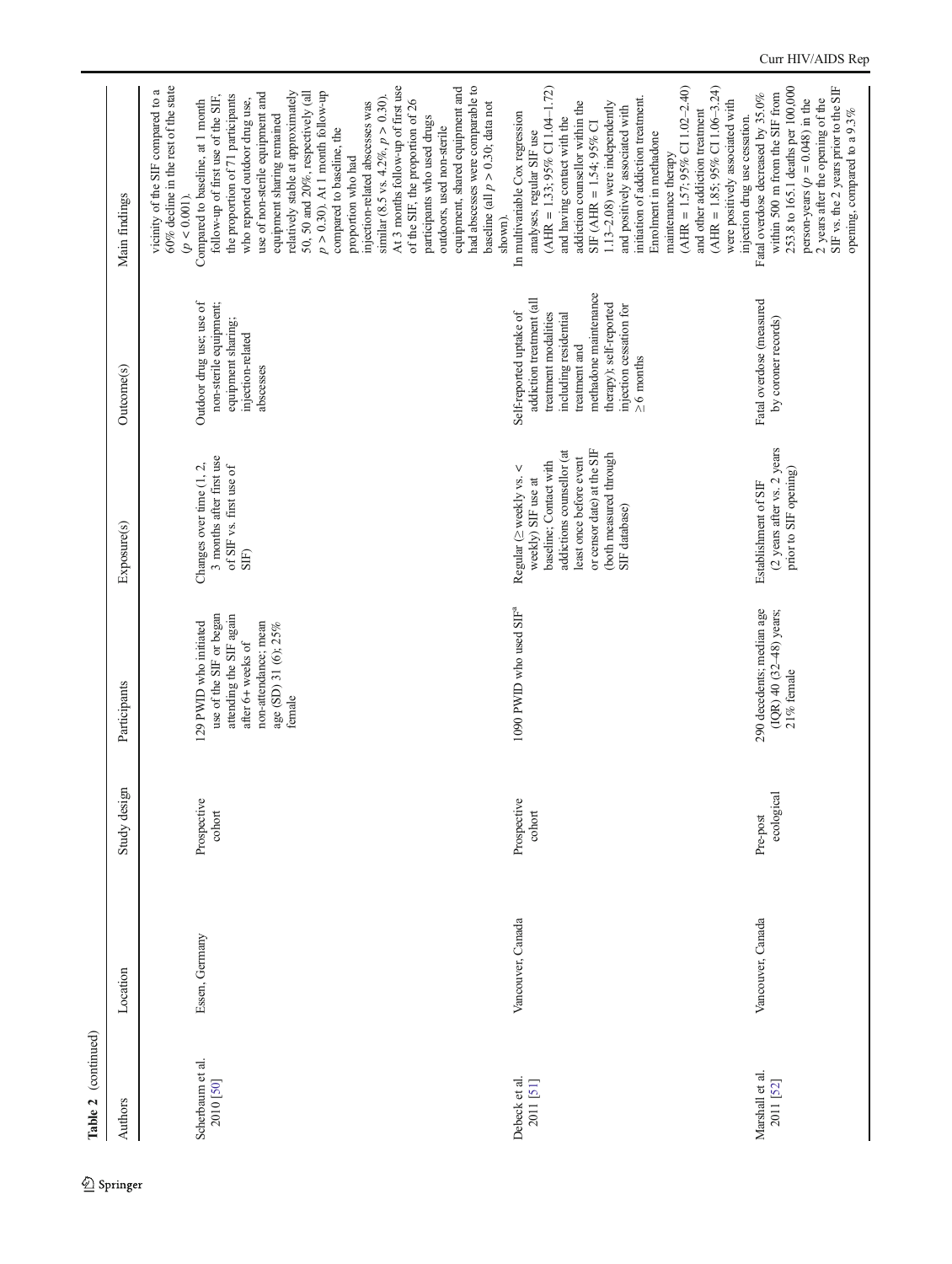| Authors                                           | Location          | Study design               | Participants                         | Exposure(s)                                                                                    | Outcome(s)                                                                                        | Main findings                                                                                                                                                                                                                                                                                                                                                                                                                                                                                                                                                                                               |
|---------------------------------------------------|-------------------|----------------------------|--------------------------------------|------------------------------------------------------------------------------------------------|---------------------------------------------------------------------------------------------------|-------------------------------------------------------------------------------------------------------------------------------------------------------------------------------------------------------------------------------------------------------------------------------------------------------------------------------------------------------------------------------------------------------------------------------------------------------------------------------------------------------------------------------------------------------------------------------------------------------------|
|                                                   |                   |                            |                                      |                                                                                                |                                                                                                   | person-years in the rest of the city<br>reduction in fatal overdose from<br>$(p = 0.490)$ . These rate changes<br>were significantly different<br>7.6 to 6.9 per 100,000<br>$(p = 0.049)$ .                                                                                                                                                                                                                                                                                                                                                                                                                 |
| Pinkerton et al.<br>2011 [53]                     | Vancouver, Canada | Mathematical<br>simulation | Estimated 5000 PWID in<br>population | Operation of SIF                                                                               | infections and associated<br>Annual number of HIV<br>costs                                        | incidence by an estimated 6-11%<br>savings per year after considering<br>estimated \$200,000-\$400,000 in<br>(90% CI 4.0-7.6), reducing HIV<br>among local PWID and averting<br>average of 5.6 infections year<br>more than \$CAD 1 million in<br>future HIV-related healthcare<br>costs, and accounting for an<br>The SIF prevents an estimated                                                                                                                                                                                                                                                            |
| Jozaghi 2012 <sup>[7•]</sup><br>Andresen and      | Vancouver, Canada | Mathematical<br>simulation | Estimated 5000 PWID in<br>population | SIF operation                                                                                  | Cost-benefit ratios                                                                               | HIV infections per year, providing<br>that the SIF prevents 22 incident<br>Mathematical modelling estimated<br>an average cost-benefit ratio of<br>the SIF's operating costs.<br>3.09:1.                                                                                                                                                                                                                                                                                                                                                                                                                    |
| Lloyd-Smith et al.<br>2012 [54]                   | Vancouver, Canada | Prospective<br>cohort      | 1083 PWID who used SIF <sup>ª</sup>  | Referral to hospital by a SIF<br>measured by linkage to<br>nurse (yes vs. no),<br>SIF database | no), measured by linkage<br>ED use for CIRI (yes vs.<br>to local hospital ED<br>database          | SIF nurses was independently and<br>$(AOR = 4.48; 95\% \text{ CI} 2.76-7.30)$<br>positively associated with ED use<br>and males (AOR = $2.97$ ; $95\%$ CI<br>analyses, referral to hospital by<br>In multivariable Cox regression<br>for CIRI among females<br>$1.93 - 4.57$ .                                                                                                                                                                                                                                                                                                                              |
| Mahoney 2013 <sup>b</sup><br>Donnelly and<br>[55] | Sydney, Australia | Time series                | NA.                                  | operation of SIF<br>Establishment and                                                          | robbery, theft and illicit<br>Police-recorded trends in<br>criminal incidents of<br>drug offences | incidents occurring in the 50 m. of<br>neighbourhood of SIF since it was<br>both the neighbourhood of the SIF<br>changes in trends of drug-related<br>increased from 2009 onwards in<br>remained stable from May 2001<br>(when SIF opened) to 2008 but<br>the SIF during the study period.<br>established (consistent with the<br>incidents declined over time in<br>rest of Sydney) (all $p < 0.001$ ).<br>Possession of illicit substances<br>similar trend was documented<br>with crime rates per 100,000<br>and in the rest of Sydney. A<br>Incidents of robbery and theft<br>population. There were no |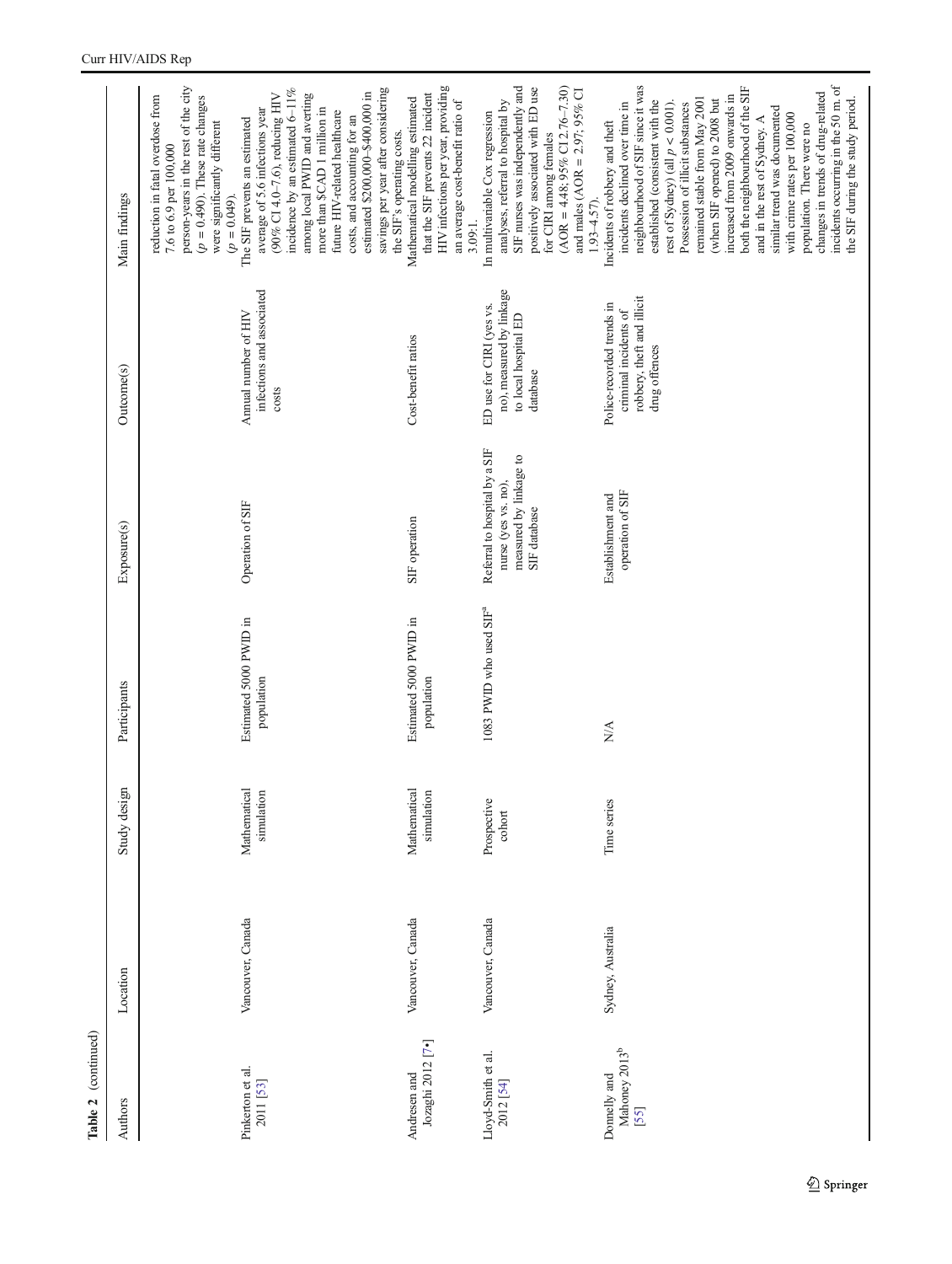Table 2 (continued) Table 2 (continued)

| Authors                                                             | Location                                  | Study design               | Participants                                                                           | Exposure(s)                                                                                                                                      | Outcome(s)                                                                                                                                                        | Main findings                                                                                                                                                                                                                                                                                                                                                                                                                                      |
|---------------------------------------------------------------------|-------------------------------------------|----------------------------|----------------------------------------------------------------------------------------|--------------------------------------------------------------------------------------------------------------------------------------------------|-------------------------------------------------------------------------------------------------------------------------------------------------------------------|----------------------------------------------------------------------------------------------------------------------------------------------------------------------------------------------------------------------------------------------------------------------------------------------------------------------------------------------------------------------------------------------------------------------------------------------------|
| 2013 [56]<br>Vecino et al.                                          | Barcelona, Spain                          | ecological<br>Pre-post     | $\frac{\triangleleft}{\triangle}$                                                      | Establishment of SCFs<br>(after vs. before)                                                                                                      | Monthly-averaged publicly<br>discarded syringes<br>(collected by local<br>services)                                                                               | After the opening of two SCFs, there<br>publicly discarded syringes (from<br>was a significant reduction in the<br>13.13 in 2004 to 3.19 in 2012).<br>average monthly number of                                                                                                                                                                                                                                                                    |
| Network of Drug<br>Vancouver Area<br>Users 2014 [57]<br>Jozaghi and | Vancouver, Canada                         | Mathematical<br>simulation | Estimated 4330 people who<br>snoke crack cocaine                                       | unsanctioned supervised<br>inhalation room (SIR)<br>Operation of an                                                                              | cost-effectiveness ratios<br>prevention of incident<br>for the SIR based on<br><b>HCV</b> infections<br>Benefit-cost and                                          | per year, providing average annual<br>savings of \$CAD 1.8 million per<br>year with an average benefit-cost<br>The SIR prevented an estimated 57<br>incident cases of HCV infection<br>cost-effectiveness ratio ranging<br>ratio of 12.1:1 and a marginal<br>from \$CAD 1705 to 97,203.                                                                                                                                                            |
| Kinnard et al.<br>2014 [58]                                         | Copenhagen, Denmark                       | Cross-sectional            | 41 PWID who used SIF;<br>median age (IQR) 37<br>$(30; 43)$ years; $9.8\%$<br>female    | Opening of the SIF (after<br>vs. before)                                                                                                         | disposal practices and<br>Self-reported perceived<br>injection-related risk<br>changes in syringe<br>behaviours                                                   | reporting change from not always<br>injection risk behaviours after SIF<br>injections; 53.7% stopped syringe<br>sharing; 43.9% cleaned injection<br>to always disposing safely) after<br>injecting; 56.1% fewer outdoor<br>75.6% reported reductions in<br>the SIF opening $(p < 0.001)$ .<br>In total, 24 participants (58.5%)<br>opening $(63.4\%$ less rushed<br>disposal practices (with 23<br>reported changing syringe<br>sites more often). |
| Skelton et al.<br>2016 [59]                                         | Sydney, Australia                         | cross-sectional<br>Series  | SIF staff and clients                                                                  | intervention at the SIF<br>organizational change<br>Smoking cessation care<br>(after vs. before)                                                 | smoking cessation care<br>smoking cessation care<br>at the SIF (among SIF<br>strategies (among SIF<br>Self-reported receipt of<br>users); self-reported<br>staff) | In the post intervention period, more<br>therapy, referral to a physician and<br>regarding smoking cessation, offer<br>reported providing verbal advice<br>follow up to check on smoking<br>$(p < 0.05)$ , and more SIF staff<br>SIF users reported receiving<br>of free nicotine replacement<br>smoking cessation care                                                                                                                            |
| Toth et al. 2016 [60]                                               | Copenhagen, Aarhus and<br>Odense, Denmark | Cross-sectional            | least one of five SCFs;<br>154 PWUD who used at<br>$10\% < 30$ years; $25\%$<br>female | education in hygienic<br>medical help by SCF<br>Self-reported receipt of<br>Self-reported referral to<br>injection practices at<br>SCF;<br>staff | Self-reported use of SCF to<br>equipment (yes vs. no);<br>Self-reported receipt of<br>treatment for condition<br>access clean injection<br>(yes vs. no)           | on hygienic injection practices at a<br>25.9%, $p = 0.024$ ). Those advised<br>to seek medical help by staff for a<br>equipment vs. those who had not<br>likely to receive treatment for the<br>received such education (68.8 vs.<br>cessation progress (all $p < 0.01$ ).<br>Those who had received education<br>SCF were more likely to access<br>medical condition were more<br>condition than who were not<br>SCFs for clean injection         |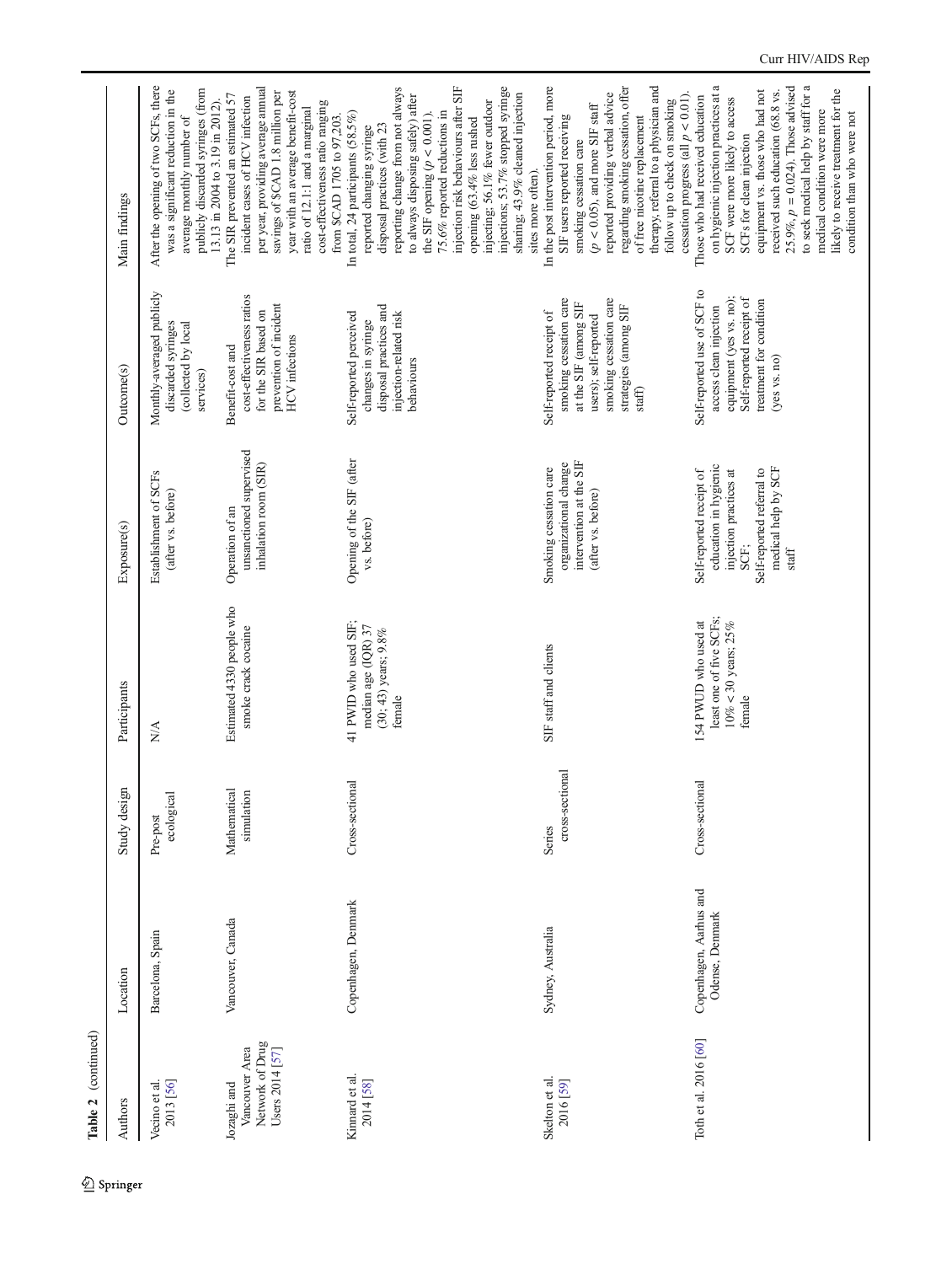(continued)

 $\ldots$  and  $\ldots$  and  $D$  emergency department, *CIRI* cutaneous injection-related infection, *SD* standard deviation, *GEE* generalized estimating equations hepatitis C virus, ED emergency department, CIRI cutaneous injection-related infection, SD standard deviation, GEE generalized estimating equations Median age (IQR): 38.4 (32.7-44.3), 29% female  $^{a}$ Median age (IQR): 38.4 (32.7–44.3), 29% female

<sup>o</sup> Not peer reviewed b Not peer reviewed

study found that frequent SIF clients were more likely to experience an overdose within the SIF, likely due to their greater exposure time at the facility [\[21\]](#page-19-0). Finally, a study conducted in Vancouver examined the association between frequent SIF use and recent non-fatal overdose among PWID and produced null results [[36](#page-20-0)].

### 1b. Drug-Related Risk Behaviours

Nine studies evaluated the relationship between SCFs and levels of drug use or drug-related behaviours that may increase risk of infectious disease transmission and other harms [\[23](#page-20-0), [25](#page-20-0), [26](#page-20-0), [28](#page-20-0), [35](#page-20-0), [40](#page-20-0), [50,](#page-20-0) [58,](#page-21-0) [62\]](#page-21-0). Of these, four studies examined the relationship between SCF use and syringe sharing [[23](#page-20-0), [25,](#page-20-0) [40,](#page-20-0) [50](#page-20-0)], three of which provided evidence of an inverse association [[23](#page-20-0), [25,](#page-20-0) [40\]](#page-20-0). For example, a crosssectional study of PWID in Vancouver found that regular SIF users were 70% less likely to report borrowing or lending used syringes, despite the fact that SIF users and non-users reported similar levels of syringe sharing prior to the establishment of the SIF in retrospective analyses [[23](#page-20-0)]. Two studies (conducted in Demark and Vancouver) demonstrated an association between SCF use and decreased likelihood of other types of unsafe injection behaviours, including reusing of syringes, injecting outdoors, and rushing injections, as well as an increased likelihood of safe behaviours such as using clean water for injecting, cooking or filtering drugs, and safely disposing syringes [[31,](#page-20-0) [58](#page-21-0)]. Only one small German study with a short follow-up period found no evidence of an association between SCF use and injection-related risks (e.g. public drug use; equipment sharing) [[50](#page-20-0)]. This study also found that SIF use was not significantly associated with development of cutaneous injection-related infections, as was found in a prospective study conducted in Vancouver [\[35](#page-20-0), [50](#page-20-0)]. With regard to drug use patterns, a study undertaken in Vancouver found no substantial changes in rates of relapse into injection drug use, ceasing injection, ceasing binge drug use, or participation in methadone maintenance therapy (MMT) after the SIF opened among a prospective cohort of PWUD [\[26\]](#page-20-0). As well, another prospective Vancouver study found that the rate of recent initiation into injection drug use among SIF users was markedly lower than the estimated background communitylevel rate of injection initiation [[28\]](#page-20-0).

## 1c. Other Health and Social Outcomes

Two prospective cohort studies from Vancouver examined health or social outcomes among PWUD other than overdose-related outcomes or drug-related behaviours [[38,](#page-20-0) [41](#page-20-0)]. One of these found that SIF use was not significantly associated with employment in multivariable analyses [\[38\]](#page-20-0). The other study found that both use of SIF services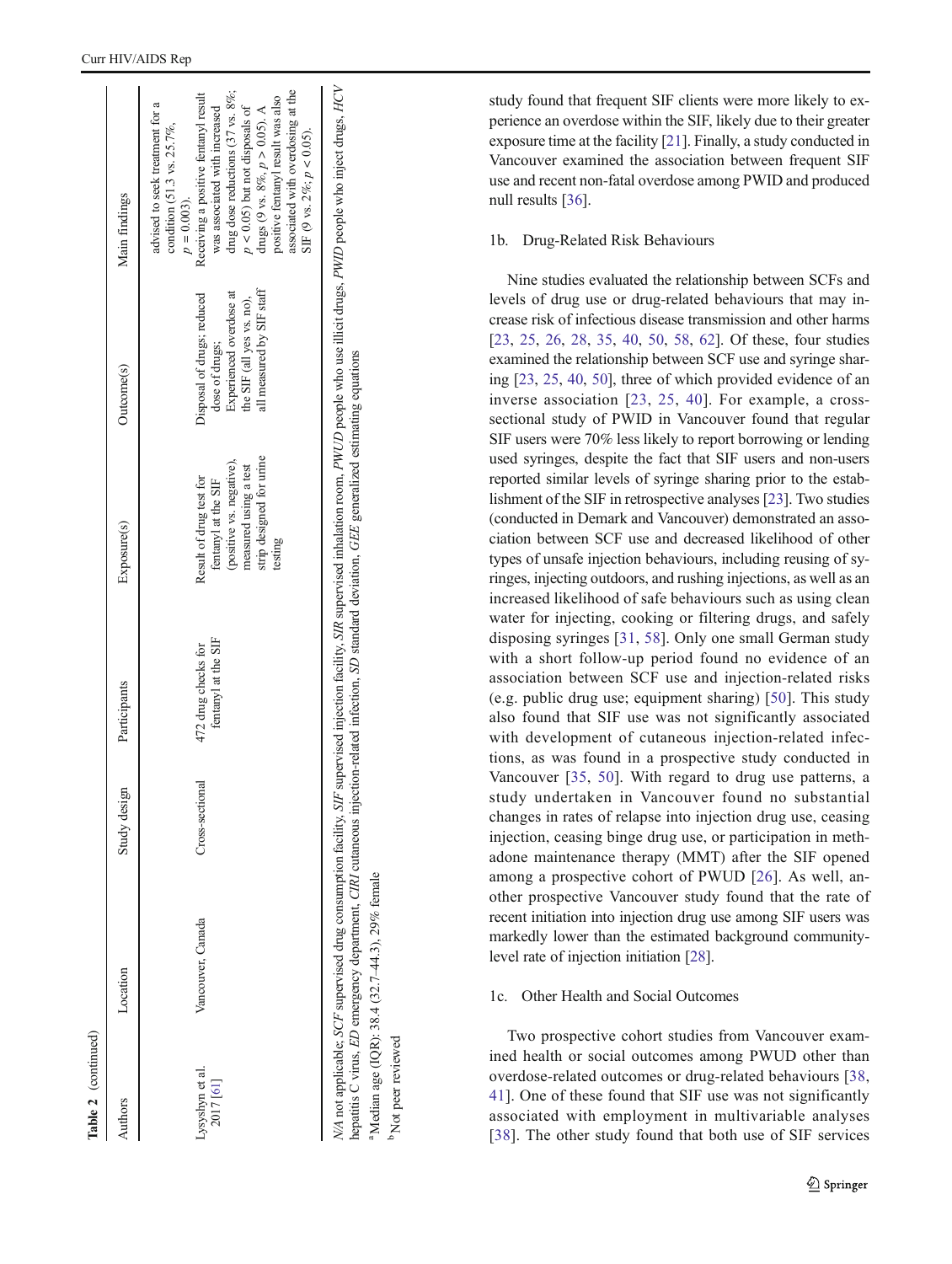and time since recruitment from the SIF were independently and positively associated with consistent condom use among PWID with regular but not casual partners [[41\]](#page-20-0).

### Objective 2: to Connect PWUD with Addiction Treatment and Other Health and Social Services

### 2a. Addiction Treatment

Four studies provided evidence of a positive association between SCF use and uptake of addiction treatment [[27](#page-20-0), [32,](#page-20-0) [34](#page-20-0), [51\]](#page-20-0). For example, a prospective study of PWID in Vancouver found that at least weekly SIF use and contact with a SIF addictions counsellor were associated with more rapid entry into detoxification programmes [\[27](#page-20-0)]. A follow-up study demonstrated that rates of entry into detoxification programmes among SIF users increased by more than 30% in the year after compared to the year before the SIF was established [\[32\]](#page-20-0). Further, this study found that such enrolment in a detoxification programme was associated with earlier entry into MMT and other forms of addiction treatment, as well as subsequent declines in injections at the SIF [[32](#page-20-0)]. An additional prospective study in Vancouver found that at least weekly SIF use was positively associated with enrolment in addiction treatment, which in turn was associated with an increased likelihood of injection cessation [[51](#page-20-0)]. Similarly, a prospective study of PWID in Sydney found that frequent SIF use was positively associated with referral to addiction treatment, although analyses with addiction treatment uptake as the outcome produced null results [[34\]](#page-20-0). In addition, a sole study examining barriers to treatment found that frequent SIF use was not significantly associated with inability to access addiction treatment among SIF users in Vancouver [[47\]](#page-20-0).

#### 2b. Other Health and Social Services

Six studies examined the association between SCF use and utilization of health or social services other than addiction treatment [\[19,](#page-19-0) [39,](#page-20-0) [44](#page-20-0), [46](#page-20-0), [54,](#page-20-0) [60\]](#page-21-0). For instance, a recent multi-site cross-sectional study of SCF users in Denmark found that being advised to seek treatment for a medical condition by SCF staff was associated with an increased likelihood of receiving treatment [[60\]](#page-21-0). Additionally, two separate prospective cohort studies of SIF users in Vancouver found that those referred to hospital by SIF nurses were more likely to access the emergency department and receive hospital care, respectively, for cutaneous injection-related infections [\[46](#page-20-0), [54\]](#page-20-0). Further, the latter study also found that such referrals were associated with shorter durations of hospitalization [[46\]](#page-20-0). Three studies (conducted in Canada, Germany and Denmark) demonstrated links between SCF use and utilization of education on safer drug use practices at SCFs [\[19,](#page-19-0) [39,](#page-20-0) [60](#page-21-0)], while

the German study also found an association between frequent SCF use and greater likelihood of accessing syringe exchange services, medical services and counselling at the SCF [[19\]](#page-19-0). Another study, conducted in three cities in the Netherlands, found that SCF users had a higher level of awareness but a similar prevalence of uptake of a hepatitis B vaccination programme compared to non-users [\[44\]](#page-20-0).

Two additional studies examined health-related outcomes associated with programmes offered within SCFs [\[59,](#page-21-0) [61\]](#page-21-0). A recent Vancouver study of a pilot drug checking program offered within Insite found that SIF clients who checked their drugs and received a positive result for fentanyl (a powerful opioid associated with elevated overdose risk) were more likely to reduce their doses but not to dispose of their drugs compared to those receiving negative results [\[61\]](#page-21-0). Another study found that the implementation of a smoking cessation organizational change intervention in the Sydney SIF was associated with an increased likelihood of receiving smoking cessation care among SIF clients [\[59](#page-21-0)].

### Objective 3: to Reduce the Public Order and Safety Problems Associated with Injection Drug Use

3a. Public Drug Use and Publicly Discarded Injection Equipment

Five studies have demonstrated the role of SCFs in addressing public disorder associated with illicit drug use [\[5,](#page-19-0) [24,](#page-20-0) [29,](#page-20-0) [30,](#page-20-0) [56](#page-20-0)]. An ecological study employing a prospective data collection protocol found that the establishment of a SIF in Vancouver was associated with reductions in the number of people injecting drugs in public, publicly discarded syringes and injection-related litter, independent of changes in police presence and weather patterns [[5\]](#page-19-0). Similarly, there were observed declines in publicly-discarded syringes and public injection in the neighbourhood of the SIF in Sydney after the facility opened [\[29](#page-20-0), [30\]](#page-20-0). There were also increases in the proportion of residents who agreed with positive statements regarding SIFs (including that these reduce public injection and public disposal of used syringes), although opinions were mixed among business owners [[24\]](#page-20-0). Another study found that the opening of SCFs in Barcelona, Spain, was associated with a significant reduction in the number of publicly-discarded syringes collected by local services [[56\]](#page-20-0).

### 3b. Crime

Six studies examined the association between SCF operation and drug-related crime [\[11](#page-19-0), [22,](#page-19-0) [42,](#page-20-0) [45](#page-20-0), [30](#page-20-0), [55\]](#page-20-0). Of these, four were conducted in Sydney and found no changes in police-recorded thefts or robbery incidents, drug possession, drug dealing or illicit drug offences in the neighbourhood of the SIF after the facility was established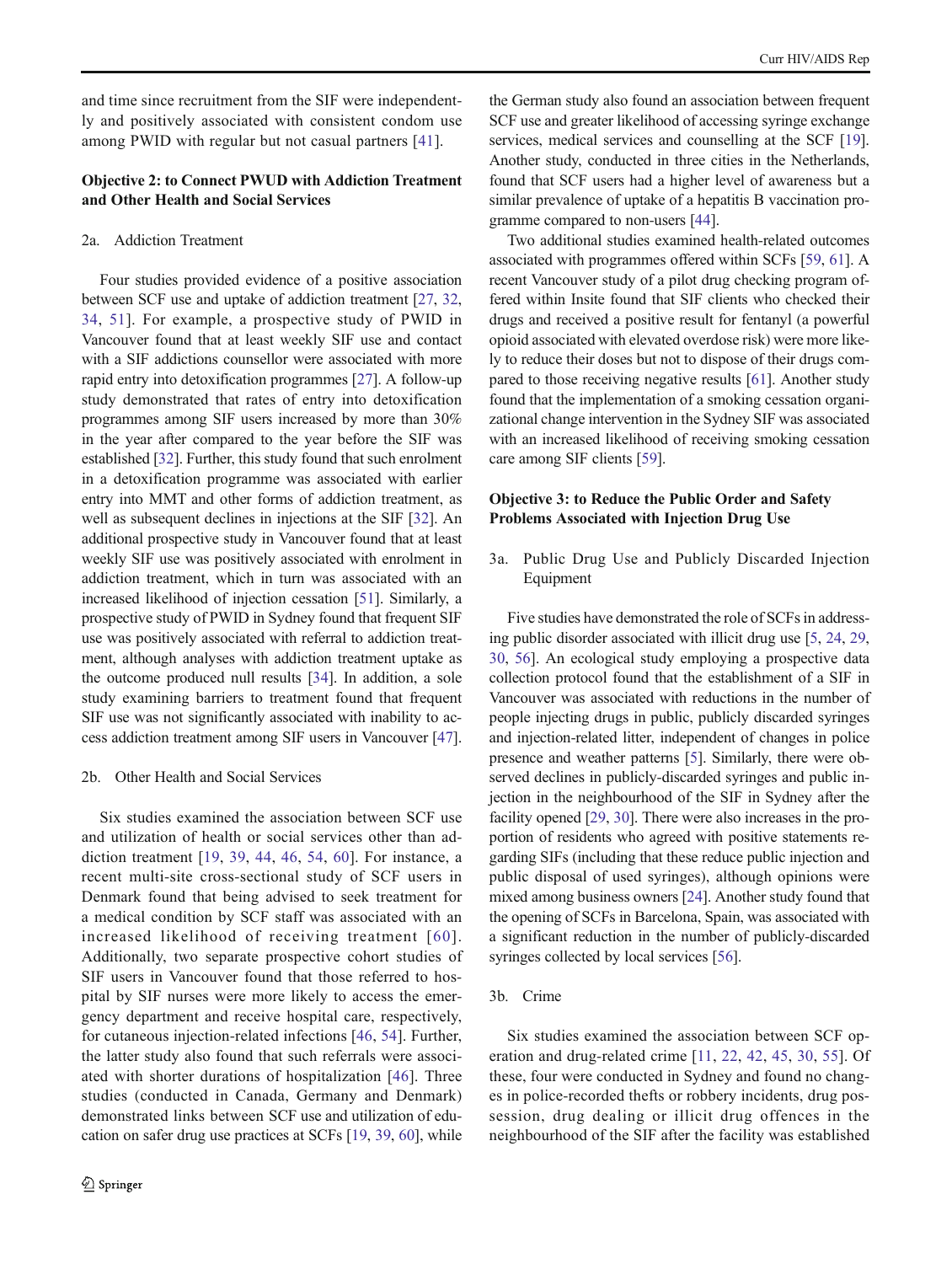[\[22,](#page-19-0) [45](#page-20-0), [30](#page-20-0), [55](#page-20-0)]. Similar results have been observed in Vancouver. For example, a before and after study of local crime statistics found no increases in incidents of drug trafficking or assaults/robbery in the neighbourhood of the SIF after the facility opened [[11\]](#page-19-0). In addition, a prospective cohort study of PWID in Vancouver demonstrated that frequent SIF use was not associated with recent incarceration in multivariable analyses [[42\]](#page-20-0).

### 3c. Cost-Effectiveness

A total of six studies have evaluated the cost-effectiveness of SCFs, all of which were conducted in Vancouver [\[33,](#page-20-0) [43,](#page-20-0) [48,](#page-20-0) [53,](#page-20-0) [57](#page-20-0), [63\]](#page-21-0). Five studies examined the economic impacts of Insite and found it to be cost-effective [[33](#page-20-0), [43](#page-20-0), [48,](#page-20-0) [53,](#page-20-0) [63\]](#page-21-0). For example, a simulation study estimated that the SIF provides an excess of \$CAD 6 million per year (due to averted overdose deaths and incident HIV cases) after considering the facility's annual operating costs [\[43\]](#page-20-0). Others have provided more conservative estimates, including a study estimating that the prevention of incident HIV cases and overdose deaths by the SIF provides an excess of \$CAD 200,000–400,000 per year [\[53\]](#page-20-0). Additionally, a recent study of the cost-effectiveness of an unsanctioned peer-run SIR found that the facility saved an annual average of \$CAD 1.8 million due to the prevention of incident cases of hepatitis C (HCV) infection [\[57](#page-20-0)].

#### **Discussion**

In the present systematic review, we identified consistent, methodologically sound evidence demonstrating the effectiveness of SCFs in achieving their primary health and public order objectives. Further, the available evidence does not support concerns regarding the potential negative consequences of establishing SCFs, including that these promote drug use or attract crime.

The prevention of drug-related overdose fatalities represents a significant public health challenge in many settings, particularly in North America, where opioid-related overdose deaths have reached epidemic levels and become a leading cause of accidental death in many jurisdictions [\[4\]](#page-19-0). Given that early, rapid and well-equipped overdose intervention is available within SCFs [[8\]](#page-19-0), and that these facilities have been shown to attract PWUD who possess risk factors for overdose (e.g. homelessness, high-intensity drug use) [\[8](#page-19-0), [19,](#page-19-0) [21](#page-19-0), [64](#page-21-0)–[66](#page-21-0)], the broader expansion of SCFs in settings contending with overdose epidemics may afford opportunities to mitigate overdoserelated morbidity and mortality. Indeed, compelling ecological and simulation studies included in this review have demonstrated the contributions of SCFs to reductions in overdose-related deaths, emergency department presentations and ambulance attendances [\[18,](#page-19-0) [20,](#page-19-0) [29](#page-20-0), [37](#page-20-0), [49,](#page-20-0) [52\]](#page-20-0). It is also noteworthy that despite the millions of injections that have occurred within SCFs internationally over the past three decades, not a single overdose death has been recorded within a SCF [\[6](#page-19-0)•, [8\]](#page-19-0). In addition, although preventing non-fatal overdose is not a key objective of SCFs, frequent SCF use has not been found to increase non-fatal overdose risk, which challenges the contention that these facilities promote riskier drug use practices (e.g. taking higher doses) associated with overdose [\[36\]](#page-20-0). Although one report included in this review observed non-significant declines in opioid-related deaths in Sydney after the SCF was established, the authors note that this study was likely underpowered [[29](#page-20-0)].

As described elsewhere [[8,](#page-19-0) [20](#page-19-0)], methodological challenges have impeded efforts to examine the impact of SCFs on the incidence of infectious diseases such as HIV and HCV. However, the studies assessed herein indicate positive impacts of SCFs on reducing unsafe injection practices associated with infectious disease transmission among higher-risk PWUD. For example, several studies have demonstrated associations between SCF use and reductions in syringe sharing [[23](#page-20-0), [25,](#page-20-0) [40\]](#page-20-0), with a previous meta-analysis of three studies undertaken in Canada and Spain providing a pooled estimate of a 70% decreased likelihood of syringe sharing among SCF users [\[67](#page-21-0)]. Studies also suggest that SCFs contribute to declines in other unsafe injection practices such as reusing syringes, injecting outdoors or rushed injecting [[31](#page-20-0), [58](#page-21-0)], as has been found in descriptive studies of SCFs that were ineligible for this review [[18](#page-19-0), [68](#page-21-0)–[79\]](#page-21-0). In addition to the provision of sterile injection equipment on site, there are several other mechanisms through which SCFs may reduce such behaviours. For example, SCFs often become a key source of sterile syringes for external use [[80](#page-21-0)], which is notable given the welldocumented impact of syringe exchange services in reducing risk of HIV and HCV transmission [\[81](#page-21-0), [82\]](#page-21-0). Moreover, SCFs have been shown to increase access to safer injection education [[19](#page-19-0), [39,](#page-20-0) [60](#page-21-0)] and to decrease the need to rush injections due to fear of arrest [\[80](#page-21-0)]. Collectively, these findings provide strong evidence to support the expansion of SCFs as an infectious disease prevention strategy.

While concerns persist that SCFs may increase illicit drug use and discourage PWUD from seeking addiction treatment, such concerns are not supported by existing evidence. Indeed, the establishment of SCFs has not significantly altered community drug use patterns such as rates of injection initiation, relapse or cessation [\[26](#page-20-0), [28](#page-20-0)]. Further, several studies demonstrate the role of SCFs in facilitating entry into addiction treatment programmes [[27,](#page-20-0) [32](#page-20-0), [34,](#page-20-0) [51](#page-20-0)] and subsequent injection cessation and/or reduced injecting at SCFs [[32](#page-20-0), [51\]](#page-20-0). Thus, these facilities appear to support rather than undermine the goals of addiction treatment.

In addition to addiction treatment, the research assessed in this review also suggests that SCFs provide opportunities for PWUD to access co-located services, including nursing,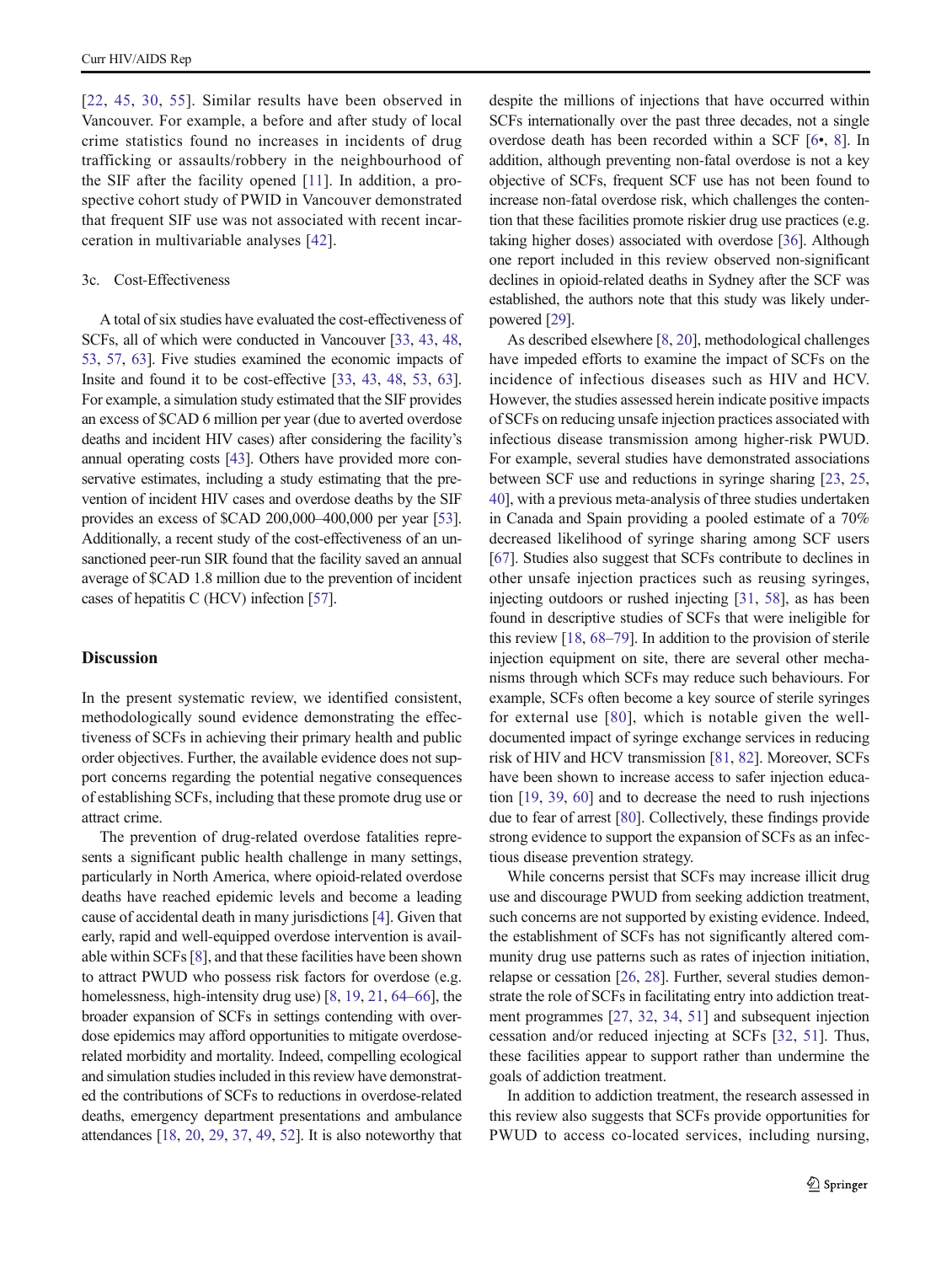counselling and syringe exchange services [\[19](#page-19-0), [44,](#page-20-0) [59](#page-21-0)–[61](#page-21-0)], while also facilitating critical early medical intervention for the treatment of complex conditions such as cutaneous injection-related infections [\[19](#page-19-0), [46,](#page-20-0) [54](#page-20-0), [60](#page-21-0)]. Similarly, descriptive studies have found that SCFs may help to connect PWUD with other onsite services, including basic supportive services (e.g. food, personal care facilities), HIV testing, mental health care and naloxone training and distribution programmes [\[9,](#page-19-0) [83](#page-21-0)]. Further, the integration of SCFs and other low-threshold services into existing HIV/AIDS healthcare programmes has been shown to improve access to and engagement with HIV treatment and care among PWUD [\[84](#page-21-0)–[86\]](#page-21-0). Recent qualitative work has provided insights into how SCFs foster a supportive and welcoming environment characterized by social acceptance and belonging in which PWUD feel comfortable engaging with SCF staff regarding health needs [\[86,](#page-21-0) [87](#page-21-0)]. Thus, although PWUD are known to commonly experience barriers in accessing conventional healthcare services [\[88,](#page-21-0) [89\]](#page-21-0), the available data suggests that SCFs may help to mitigate such barriers in mediating access to a range of internal and external health and social resources for higher-risk drug-using populations.

Studies assessed in this review also indicate that SCFs are largely successful in achieving their objective of reducing public disorder associated with illicit drug use through declines in public injection and discarded drug use-related paraphernalia [\[5](#page-19-0), [29,](#page-20-0) [30](#page-20-0), [56\]](#page-20-0). These findings are consistent with those observed in descriptive studies showing declines in selfreported public drug use among SCF users [[18](#page-19-0), [29](#page-20-0), [74,](#page-21-0) [77,](#page-21-0) [78\]](#page-21-0). Further, as has been found in descriptive studies undertaken in the Netherlands and Switzerland [[72,](#page-21-0) [90](#page-21-0)–[92\]](#page-22-0), the implementation of SCFs in Vancouver and Sydney did not appear to contribute to increases in drug dealing or drugrelated crime [\[11,](#page-19-0) [22,](#page-19-0) [30,](#page-20-0) [45](#page-20-0), [55](#page-20-0)]. Additionally, there is some evidence from Sydney to suggest increasing public acceptance and support of these facilities over time, although support was somewhat inconsistent among business owners [[24\]](#page-20-0). This largely aligns with descriptive work conducted elsewhere suggesting mixed support in terms of public opinion of SCFs [[9,](#page-19-0) [93\]](#page-22-0), but that this tends to increase with time [\[8](#page-19-0), [9,](#page-19-0) [20](#page-19-0)]. Finally, despite not being an explicit objective, economic evaluations undertaken in Vancouver indicate that SCFs also offer an additional public benefit of reducing the burden of costs on the public healthcare system [[33](#page-20-0), [43](#page-20-0), [48](#page-20-0), [53](#page-20-0), [57,](#page-20-0) [63\]](#page-21-0).

Overall, high-quality scientific evidence derived from the observational and simulation studies included in this review demonstrates the effectiveness of SCFs in meeting their primary public health and order objectives. Although randomized controlled trials (RCTs) are typically defined as the 'gold standard' for yielding level-one evidence on the effectiveness of a given intervention, it should be noted that RCTs of SCFs have been deemed unethical due to a lack of clinical equipoise and therefore have not been conducted [\[8](#page-19-0), [94](#page-22-0), [95](#page-22-0)]. However, reliance on hierarchies of evidence to guide public heath decision making has been contested in recent years [\[96](#page-22-0)–[98](#page-22-0)]. Indeed, there has been growing acknowledgment that, like observational studies, RCTs often suffer from notable methodological weaknesses, including limited external validity, and that while RCTs may provide evidence that effectively serves the needs of clinical medicine, this is not necessarily the case in the realm of public policy [\[96,](#page-22-0) [98](#page-22-0)]. This is particularly relevant to decisions concerning complex public health interventions, as evidence of effectiveness in 'real-world' contexts and attention to considerations such as health equity and human rights may be of equal or greater relevance to public health goals than controlled study of intervention efficacy [\[98](#page-22-0)]. Further, assigned level of evidence is not necessarily indicative of methodological quality, and therefore well-designed observational research can arguably provide a level of evidence that meets or exceeds that derived from RCTs [[96](#page-22-0)–[98](#page-22-0)]. Thus, given that it will not be possible to obtain evidence from RCTs on SCFs, decisions regarding the implementation of these facilities should instead be informed by the best available evidence derived from scientifically-viable studies, which clearly demonstrates the positive impacts of SCFs in improving public order and advancing the health and human rights of socially marginalized PWUD.

### Directions for Future Research

Although the available evidence suggests that SIFs improve the health of PWUD and reduce community concerns associated with illicit drug use, several important research opportunities remain unexplored. First, despite evidence of the shortand medium-term health impacts of SCFs, rigorous research on the long-term impacts of SCFs on the health of PWUD is lacking. For example, while previous work has found that SCF use increases the likelihood of short-term injection cessation [\[51](#page-20-0)], it is not known if SCF use has an impact on sustained injection cessation or cessation of drug use altogether. An additional area of evaluation that has not received adequate attention is the impact of SCFs on hospitalization among PWUD. Although previous research indicates that referral to hospital by SCF nurses facilitates hospital treatment for cutaneous injection-related infections [[46](#page-20-0)], little is known about how SCF use might affect acute hospital bed use for other conditions.

There is also a need for research to evaluate SCF programming that aims to improve their responsiveness to the needs of vulnerable and underserved subpopulations of PWUD. For example, with the exception of SCFs operating in Geneva and Barcelona [[99\]](#page-22-0), SCFs in most settings are legally prohibited from accommodating individuals who require manual assistance with injections, despite the fact that this subpopulation accounts for an estimated one third of PWID [\[100\]](#page-22-0), is comprised largely of women and people with disabilities [\[100](#page-22-0)] and is disproportionally vulnerable to an array of serious harms including overdose, HIV infection and violence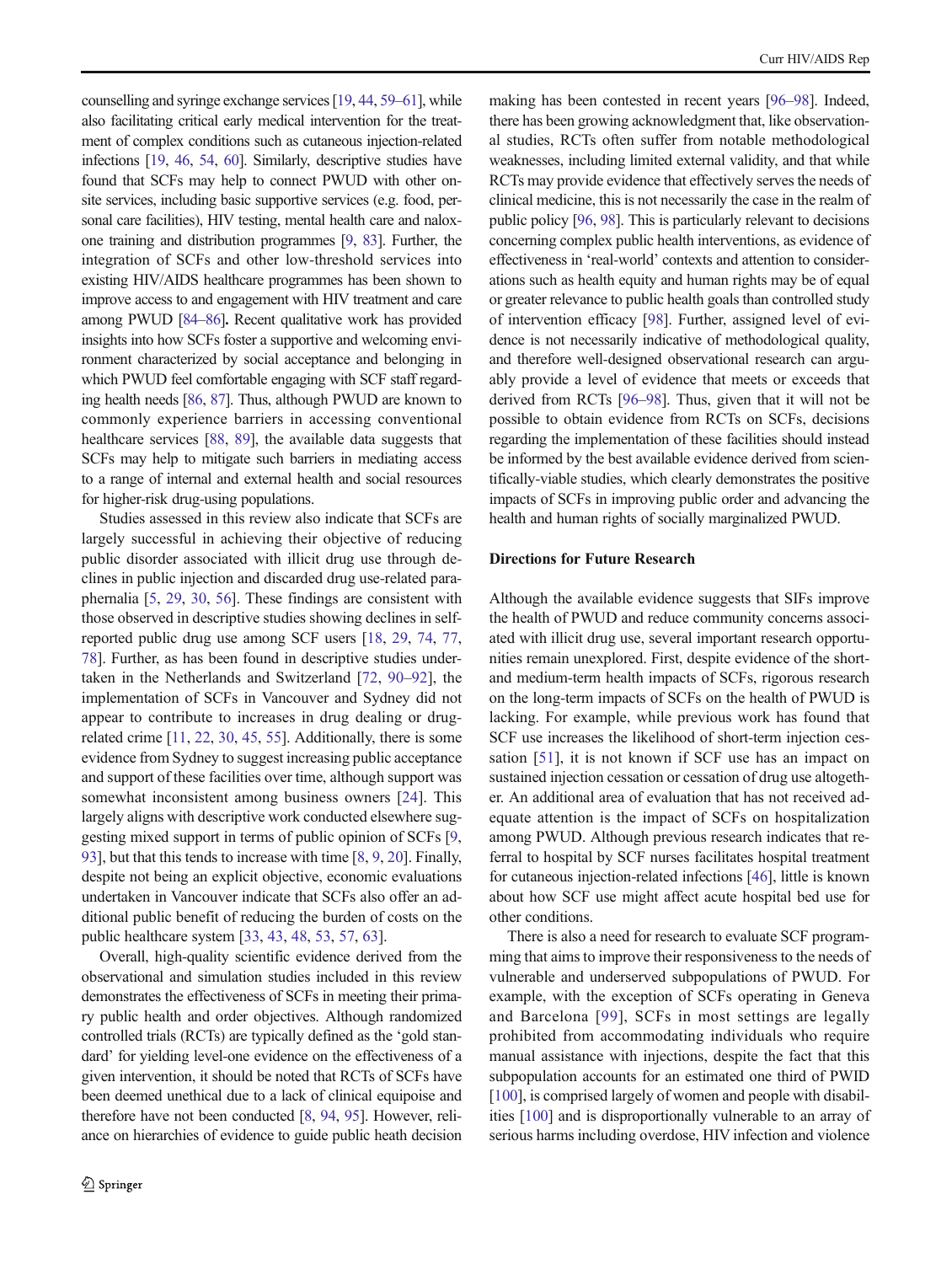[\[101](#page-22-0)–[103](#page-22-0)]. A qualitative evaluation of an unsanctioned, peerrun SCF in Vancouver that offered manual assistance with injections found that the provision of this service in a regulated environment helped to reduce risk for the above-mentioned harms [[104\]](#page-22-0). Nonetheless, further research on the potential benefits of offering assisted injection within SCFs may help to strengthen the case for legal reforms to allow for the wider adoption of this practice. In addition, although SCFs have previously been shown to provide protection from streetbased drug scene violence for some women PWUD [[105](#page-22-0)], other women may avoid SCFs due to perceived threats of violence [[106\]](#page-22-0). In an effort to address such concerns, women-only SCFs have been implemented in several settings, including in Hamburg, Germany, and another is planned to open in Vancouver, Canada [\[107,](#page-22-0) [108](#page-22-0)]. While research undertaken in Hamburg found that the overwhelming majority of women-only SCF clients felt safer and more comfortable using drugs and approaching staff at this SCF [[108\]](#page-22-0), studies should further explore the ability of this form of tailored service to engage and support the health of structurally vulnerable drug-using women.

An additional research opportunity is to evaluate the health and social impacts of SIRs, which accommodate people who inhale drugs. Although SIRs are presently operating in some European cities [[108\]](#page-22-0) and recent qualitative research indicates that these facilities have potential to promote safer smoking practices and reduce health-related harms [\[60,](#page-21-0) [109](#page-22-0)•, [110](#page-22-0)], the health and community outcomes specific to SIRs have not been thoroughly evaluated. As SIRs remain underutilized in many settings [[107,](#page-22-0) [108](#page-22-0)], further inquiry in this area may provide critical information to inform the broader implementation of these facilities.

Another notable knowledge gap concerns the role and impacts of novel SCF models, including those integrated into existing healthcare and social services. For instance, although there is evidence to suggest a high level of willingness to use an in-hospital SCF among PWUD [[111\]](#page-22-0) and a SCF recently opened in a hospital in Paris, France [\[112](#page-22-0)], few studies have investigated the effectiveness of this type of SCF model. However, recent qualitative research suggests that the provision of in-hospital SCFs could reduce instances of patients leaving hospital against medical advice, promote culturally safe care and prevent adverse outcomes associated with in-hospital drug use among PWUD [[113\]](#page-22-0). Future studies should also investigate if the benefits of stand-alone SCFs will extend to SCFs integrated into existing shelters, supportive housing and community organizations that serve PWUD, as research on such integrated SCF services is lacking. A related recommendation is to further examine the uptake and potential outcomes associated with services colocated with SCFs, including on-site addiction treatment and low-threshold housing [[114\]](#page-22-0). As well, given the

limited geographic coverage of fixed-site SCFs [[52,](#page-20-0) [64](#page-21-0)], studies should evaluate how the implementation of mobile SCFs might improve the responsiveness of SCF programming to the needs of PWUD, particularly those who reside in settings with geographically dispersed drug scenes or who experience social-structural barriers to attending fixed SCFs (e.g. sex workers working in remote locations; women who avoid SCFs due to previous experiences of violence) [[106,](#page-22-0) [107](#page-22-0), [115](#page-22-0)].

A final recommendation is the continued assessment of peer-run SCFs, which are prohibited in many settings despite evidence of their ability to engage and reduce harms among PWUD who may encounter social-structural and programmatic barriers in accessing SCFs operated by healthcare professionals [\[9,](#page-19-0) [104,](#page-22-0) [107,](#page-22-0) [110\]](#page-22-0). Specifically, future studies should seek to better characterize preferences for, engagement with and outcomes associated with peer-run SCF models, as this may help to further elucidate the role of these facilities in complementing or extending the reach of conventional SCF programmes.

### Limitations

A number of limitations common to observational studies apply to many of the studies included in this review. First, it is possible that the findings of the studies assessed herein are explained by residual confounding. In addition, most studies relied on non-random samples of PWUD in resource-rich settings and therefore findings may not be generalizable to other contexts. Further, as previous work has indicated that SCFs attract socially marginalized and higher-risk PWUD [[8,](#page-19-0) [19,](#page-19-0) [21,](#page-19-0) [64](#page-21-0)–[66\]](#page-21-0), observed measures of the health benefits of SCF use may be biased towards the null. Finally, a limitation of this review is that despite our comprehensive search strategy, it is possible that we neglected to include some relevant literature, particularly non-English literature, not indexed in the databases searched for this review.

### **Conclusions**

In summary, while SCFs remain under-utilized in many settings worldwide, high-quality scientific evidence suggests that these effectively achieve their primary public health and order objectives with a lack of adverse impacts, and therefore supports their role as part of a continuum of services for PWUD. However, further studies are needed to better understand the potential long-term health impacts of these facilities. In addition, future research should continue to investigate innovations in SCF models and programming, including efforts to tailor SCFs to the needs of vulnerable subpopulations of PWUD, in order to optimize the effectiveness and extend the reach and coverage of this form of harm reduction intervention.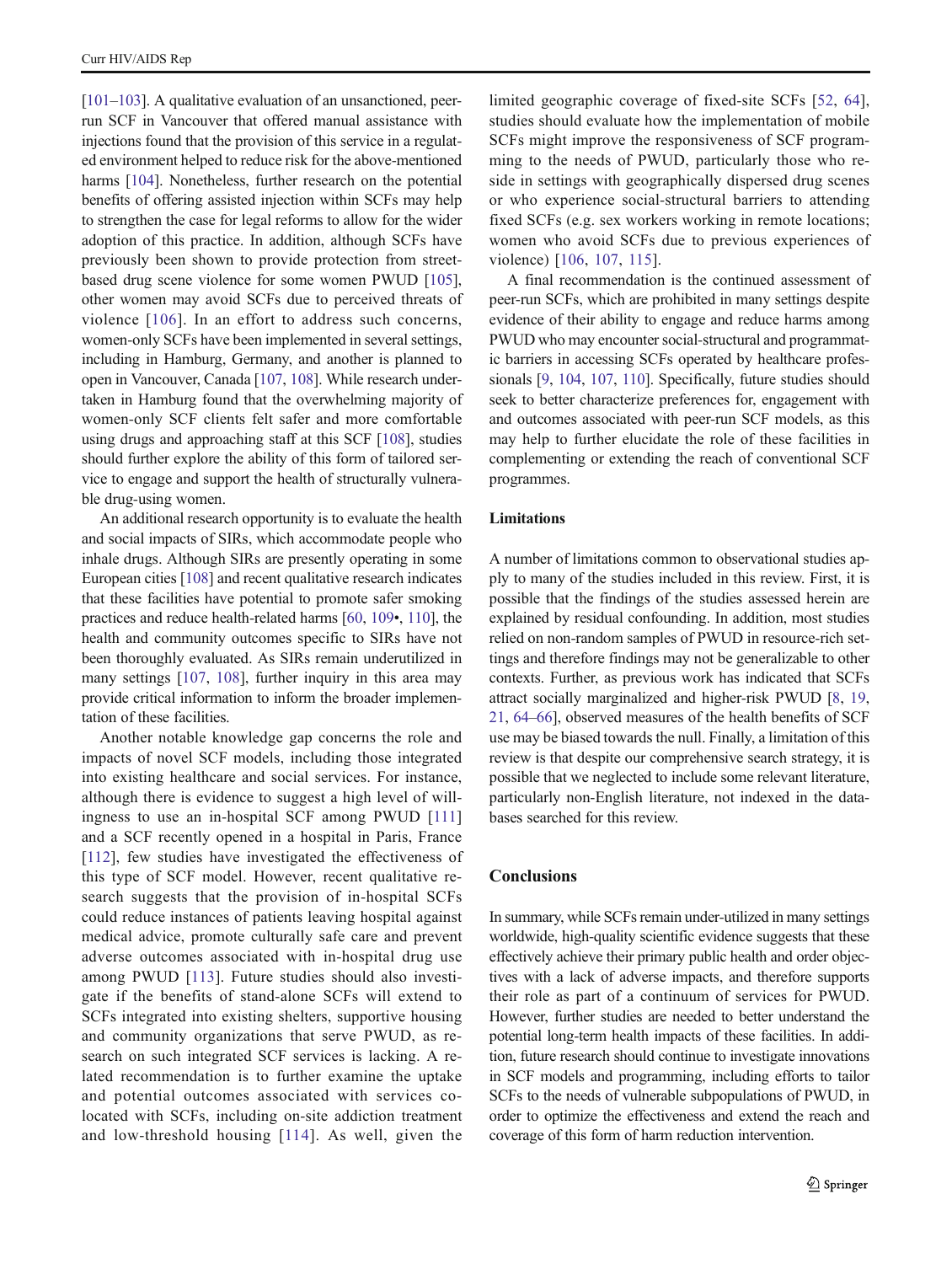<span id="page-19-0"></span>Acknowledgements We would like to thank Tricia Collingham and Deborah Graham for their research and administrative assistance. Mary Clare Kennedy is supported by a Social Sciences and Humanities Research Council (SSHRC) Doctoral Fellowship and a Mitacs Accelerate Award from Mitacs Canada. Mohammad Karamouzian is supported by a Vanier Canada Graduate Scholarship. Thomas Kerr is supported by a Canadian Institutes of Health Research (CIHR) Foundation Grant (20R74326).

### Compliance with Ethical Standards

Conflict of Interest The authors have no conflicts of interest to declare.

Humans and Animal Rights All reported studies/experiments with human or animal subjects performed by the authors have been previously published and complied with all applicable ethical standards (including the Helsinki declaration and its amendments, institutional/national research committee standards and international/national/institutional guidelines).

### **References**

Papers of particular interest, published recently, have been highlighted as:

- Of importance
	- 1. UNAIDS. UNAIDS global report [Internet]. 2013 [cited 2017 May 30]. Available from: [http://www.unaids.org/sites/default/](http://www.unaids.org/sites/default/files/media_asset/UNAIDS_Global_Report_2013_en_1.pdf) [files/media\\_asset/UNAIDS\\_Global\\_Report\\_2013\\_en\\_1.pdf](http://www.unaids.org/sites/default/files/media_asset/UNAIDS_Global_Report_2013_en_1.pdf)
	- 2. Karon JM, Fleming PL, Steketee RW, De Cock KM. HIV in the United States at the turn of the century: an epidemic in transition. Am J Public Health. 2001;91(7):1060–8.
	- 3. Doherty MC, Garfein RS, Vlahov D, Junge B, Rathouz PJ, Galai N, et al. Discarded needles do not increase soon after the opening of a needle exchange program. Am J Epidemiol. 1997;145(8): 730–7.
	- 4. Center for Disease Control and Prevention, National Vital Statistics System, Mortality File. Number and age-adjusted rates of drug-poisoning deaths involving opioid analgesics and heroin: United States, 2000–2014 [Internet]. Atlanta: Center for Disease Control and Prevention; 2015 [cited 2017 Apr 7]. Available from: [http://www.cdc.gov/nchs/data/health\\_policy/AADR\\_drug\\_](http://www.cdc.gov/nchs/data/health_policy/AADR_drug_poisoning_involving_OA_Heroin_US_2000-2014.pdf) [poisoning\\_involving\\_OA\\_Heroin\\_US\\_2000-2014.pdf](http://www.cdc.gov/nchs/data/health_policy/AADR_drug_poisoning_involving_OA_Heroin_US_2000-2014.pdf)
	- 5. Wood E, Kerr T, Small W, Li K, Marsh DC, Montaner JSG, et al. Changes in public order after the opening of a medically supervised safer injecting facility for illicit injection drug users. Can Med Assoc J. 2004;171(7):731–4.
	- 6.• Potier C, Laprévote V, Dubois-Arber F, Cottencin O, Rolland B. Supervised injection services: what has been demonstrated? A systematic literature review. Drug Alcohol Depend. 2014;145: 48–68. This systematic review includes descriptive, qualitative and feasibility studies specific to supervised injection facilities not included in the present study.
	- 7.• European Monitoring Centre for Drugs and Drug Addiction (EMCDDA). Drug consumption rooms: an overview of provision and evidence [Internet]. 2016 [cited 2017 May 12]. Available from: [http://www.emcdda.europa.eu/topics/pods/drug](http://www.emcdda.europa.eu/topics/pods/drug-consumption-rooms)[consumption-rooms.](http://www.emcdda.europa.eu/topics/pods/drug-consumption-rooms) This report provides a recent overview of the global distribution of supervised consumption facilities and a summary of the evidence on effectiveness.
	- 8. Hedrich D, Kerr T, Dubois-Arber F. Drug consumption facilities in Europe and beyond. In: Rhodes T, Hedrich D, editors. Harm

reduction: evidence, impacts, and challenges. Lisbon: European Monitoring Centre for Drugs and Drug Addiction; 2010. p. 306– 31.

- 9. Woods S. Drug consumption rooms in Europe: organizational overview [Internet]. Peacey J, Geise M, editors. European Harm Reduction Network. Amsterdam: Regenboog Groep; 2014 [cited 2017 Jun 14]. Available from: [http://www.eurohrn.eu/images/](http://www.eurohrn.eu/images/stories/pdf/publications/dcr_in_europe.pdf) [stories/pdf/publications/dcr\\_in\\_europe.pdf](http://www.eurohrn.eu/images/stories/pdf/publications/dcr_in_europe.pdf)
- 10. Kennedy MC, Kerr T. Overdose prevention in the United States: a call for supervised injection sites. Am J Public Health. 2017;107(1):42–3.
- 11. Wood E, Tyndall MW, Lai C, Montaner JS, Kerr T. Impact of a medically supervised safer injecting facility on drug dealing and other drug-related crime. Subst Abuse Treat Prev Policy. 2006;1: 13.
- 12. Rapid Response Service. Rapid response: what is the effectiveness of supervised injection services? [Internet]. Ontario HIV Treatment Network; 2014 [cited 2017 Jun 8]. Available from: [http://www.ohtn.on.ca/Pages/Knowledge-Exchange/Rapid-](http://www.ohtn.on.ca/Pages/Knowledge-Exchange/Rapid-Responses/Documents/RR83-Supervised-Injection-Effectiveness.pdf)[Responses/Documents/RR83-Supervised-Injection-Effectiveness.](http://www.ohtn.on.ca/Pages/Knowledge-Exchange/Rapid-Responses/Documents/RR83-Supervised-Injection-Effectiveness.pdf) [pdf](http://www.ohtn.on.ca/Pages/Knowledge-Exchange/Rapid-Responses/Documents/RR83-Supervised-Injection-Effectiveness.pdf)
- 13. Liberati A, Altman DG, Tetzlaff J, Mulrow C, Gøtzsche PC, Ioannidis JPA, et al. The PRISMA statement for reporting systematic reviews and meta-analyses of studies that evaluate healthcare interventions: explanation and elaboration. BMJ. 2009;339: b2700.
- 14. National Heart, Blood and Lung Institute. Quality assessment tool for observational cohort and cross-sectional studies. [Internet]. 2014 [cited 2017 May 14]. Available from: [http://www.nhlbi.nih.](http://www.nhlbi.nih.gov/health-pro/guidelines/in-develop/cardiovascular-risk-reduction/tools/cohort) [gov/health-pro/guidelines/in-develop/cardiovascular-risk](http://www.nhlbi.nih.gov/health-pro/guidelines/in-develop/cardiovascular-risk-reduction/tools/cohort)[reduction/tools/cohort](http://www.nhlbi.nih.gov/health-pro/guidelines/in-develop/cardiovascular-risk-reduction/tools/cohort)
- 15. National Heart, Blood and Lung Institute. Quality assessment tool for before-after (pre-post) studies. [Internet]. 2014 [cited 2017 May 14]. Available from: [https://www.nhlbi.nih.gov/health-pro/](https://www.nhlbi.nih.gov/health-pro/guidelines/in-develop/cardiovascular-risk-reduction/tools/before-after) [guidelines/in-develop/cardiovascular-risk-reduction/tools/before](https://www.nhlbi.nih.gov/health-pro/guidelines/in-develop/cardiovascular-risk-reduction/tools/before-after)[after](https://www.nhlbi.nih.gov/health-pro/guidelines/in-develop/cardiovascular-risk-reduction/tools/before-after)
- 16. Joanna Briggs Institute. Joanna Briggs Institute Critical Appraisal Checklist for Economic Evaluations. [Internet]. 2016 [cited 2017 May 14]. Available from: [http://joannabriggs.org/research/critical](http://joannabriggs.org/research/critical-appraisal-tools.html)[appraisal-tools.html](http://joannabriggs.org/research/critical-appraisal-tools.html)
- 17. Moher D, Liberati A, Tetzlaff J, Altman DG, The PRISMA Group. Preferred reporting items for systematic reviews and meta-analyses: the PRISMA statement. PLoS Med. 2009;6(7): e1000097.
- 18. Poschadel S, Höger R, Schnitzler J, Schreckenberger J. Evaluation der Arbeit der Drogenkonsumräume in der Bundesrepublik Deutschland: Endbericht im Auftrag des Bundesministeriums für Gesundheit, Das Bundesministerium für Gesundheit und Soziale Sicherung (Schriftenreihe Bd 149). Baden-Baden: Nomos-Verlags-Gesellschaft; 2003.
- 19. Zurhold H, Degkwitz P, Verthein U, Haasen C. Drug consumption rooms in Hamburg, Germany: evaluation of the effects on harm reduction and the reduction of public nuisance. J Drug Issues. 2003;33(3):663–88.
- 20. Hedrich D. European report on drug consumption rooms [Internet]. Lisbon: European Monitoring Centre for Drugs and Drug Addiction; 2004 [cited 2017 May 20]. Available from: <http://www.emcdda.europa.eu/html.cfm/index54125EN.html>
- 21. van Beek I, Kimber J, Dakin A, Gilmour S. The Sydney medically supervised injecting centre: reducing harm associated with heroin overdose. Crit Public Health. 2004;14(4):391–406.
- 22. Freeman K, Jones C, Weatherburn D, Rutter S, Spooner C, Donnelly N. The impact of the Sydney Medically Supervised Injecting Centre (MSIC) on crime. Drug Alcohol Rev. 2005;24(2):173–84.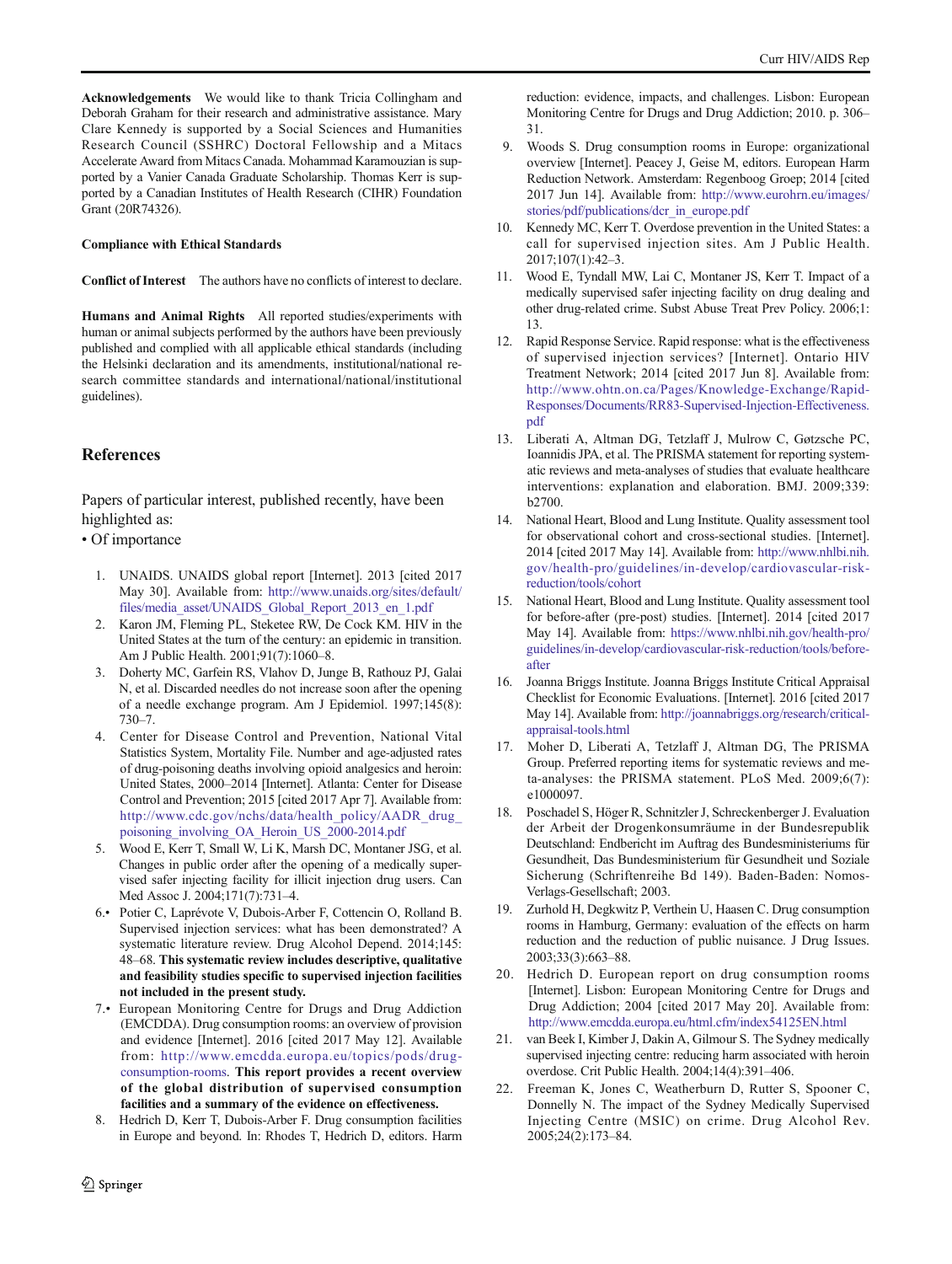- <span id="page-20-0"></span>23. Kerr T, Tyndall M, Li K, Montaner J, Wood E. Safer injection facility use and syringe sharing in injection drug users. Lancet. 2005;366(9482):316–8.
- 24. Thein H, Kimber J, Maher L, MacDonald M, Kaldor J. Public opinion towards supervised injecting centres and the Sydney Medically Supervised Injecting Centre. Int J Drug Policy. 2005;16(4):275–80.
- 25. Wood E, Tyndall MW, Stoltz J-A, Small W, Lloyd-Smith E, Zhang R. Factors associated with syringe sharing among users of a medically supervised safer injecting facility. Am J Infect Dis. 2005;1(1):50–4.
- 26. Kerr T, Stoltz J-A, Tyndall M, Li K, Zhang R, Montaner J, et al. Impact of a medically supervised safer injection facility on community drug use patterns: a before and after study. BMJ. 2006;332(7535):220–2.
- 27. Wood E, Tyndall MW, Zhang R, Stoltz J-A, Lai C, Montaner JSG, et al. Attendance at supervised injecting facilities and use of detoxification services. N Engl J Med. 2006;354(23):2512–4.
- 28. Kerr T, Tyndall M., Zhang R, Lai C, Montaner J., Wood E. Circumstances of first injection among illicit drug users accessing a medically supervised safer injection facility. Am J Public Health. 2007;97(7).
- 29. NCHECR. Sydney Medically Supervised Injecting Centre evaluation report no. 4: evaluation of service operation and overdoserelated events [Internet]. Sydney: National Centre in HIV Epidemiology and Clinical Research, University of New South Wales; 2007 [cited 2017 Jun 7]. Available from: [https://kirby.](https://kirby.unsw.edu.au/report/sydney-medically-supervised-injecting-centre-msic-evaluation-report-4) [unsw.edu.au/report/sydney-medically-supervised-injecting](https://kirby.unsw.edu.au/report/sydney-medically-supervised-injecting-centre-msic-evaluation-report-4)[centre-msic-evaluation-report-4](https://kirby.unsw.edu.au/report/sydney-medically-supervised-injecting-centre-msic-evaluation-report-4)
- Salmon A, Thein H, Kimber J, Kaldor J, Maher L. Five years on: what are the community perceptions of drug-related public amenity following the establishment of the Sydney Medically Supervised Injecting Centre? Int J Drug Policy. 2007;18(1):46–53.
- 31. Stoltz J-A, Wood E, Small W, Li K, Tyndall M, Montaner J, et al. Changes in injecting practices associated with the use of a medically supervised safer injection facility. J Public Health. 2007;29(1):35–9.
- 32. Wood E, Tyndall MW, Zhang R, Montaner JSG, Kerr T. Rate of detoxification service use and its impact among a cohort of supervised injecting facility users. Addiction. 2007;102(6):916–9.
- 33. Bayoumi AM, Zaric GS. The cost-effectiveness of Vancouver's supervised injection facility. Can Med Assoc J. 2008;179(11): 1143–51.
- 34. Kimber J, Kimber J, Mattick RP, Kimber J, Mattick RP, Kaldor J, et al. Process and predictors of drug treatment referral and referral uptake at the Sydney Medically Supervised Injecting Centre. Drug Alcohol Rev. 2008;27(6):602–12.
- 35. Lloyd-Smith E, Wood E, Zhang R, Tyndall MW, Montaner JS, Kerr T. Risk factors for developing a cutaneous injection-related infection among injection drug users: a cohort study. BMC Public Health. 2008;8(1):405.
- 36. Milloy M-JS, Kerr T, Mathias R, Zhang R, Montaner JS, Tyndall M, et al. Non-fatal overdose among a cohort of active injection drug users recruited from a supervised injection facility. Am J Drug Alcohol Abuse. 2008;34(4):499–509.
- 37. Milloy M-J, Kerr T, Tyndall M, Montaner J, Wood E. Estimated drug overdose deaths averted by North America's first medicallysupervised safer injection facility. PLoS ONE. 2008;3(10).
- 38. Richardson L, Wood E, Zhang R, Montaner J, Tyndall M, Kerr T. Employment among users of a medically supervised safer injection facility. Am J Drug Alcohol Abuse. 2008;34(5):519–25.
- 39. Wood RA, Wood E, Lai C, Tyndall MW, Montaner JSG, Kerr T. Nurse-delivered safer injection education among a cohort of injection drug users: evidence from the evaluation of Vancouver's supervised injection facility. Int J Drug Policy. 2008;19(3):183–8.
- 40. Bravo MJ, Royuela L, De la Fuente L, Brugal MT, Barrio G, Domingo-Salvany A, et al. Use of supervised injection facilities and injection risk behaviours among young drug injectors. Addiction. 2009;104(4):614–9.
- 41. Marshall BDL, Wood E, Zhang R, Tyndall MW, Montaner JSG, Kerr T. Condom use among injection drug users accessing a supervised injecting facility. Sex Transm Infect. 2009;85(2):121–6.
- 42. Milloy M-J, Wood E, Tyndall M, Lai C, Montaner J, Kerr T. Recent incarceration and use of a supervised injection facility in Vancouver, Canada. Addict Res Theory. 2009;17(5):538–45.
- Andresen M, Boyd N. A cost-benefit and cost-effectiveness analysis of Vancouver's supervised injection facility. Int J Drug Policy. 2010;21(1):70–6.
- 44. Baars JE, Boon BJF, Garretsen HFL, van de Mheen D. The reach of a free hepatitis B vaccination programme: results of a Dutch study among drug users. Int J Drug Policy. 2010;21(3):247–50.
- 45. Fitzgerald J, Burgess M, Snowball L. Trends in property and illicit drug crime around the Medically Supervised Injecting Centre in Kings Cross: an update [Internet]. 2010 [cited 2017 May 27]. Available from: [http://www.bocsar.nsw.gov.au/Documents/BB/](http://www.bocsar.nsw.gov.au/Documents/BB/bb51.pdf) [bb51.pdf](http://www.bocsar.nsw.gov.au/Documents/BB/bb51.pdf)
- 46. Lloyd-Smith E, Wood E, Zhang R, Tyndall MW, Sheps S, Montaner JS, et al. Determinants of hospitalization for a cutaneous injection-related infection among injection drug users: a cohort study. BMC Public Health. 2010;10(1):327.
- 47. Milloy M-JS, Kerr T, Zhang R, Tyndall M, Montaner J, Wood E. Inability to access addiction treatment and risk of HIV infection among injection drug users recruited from a supervised injection facility. J Public Health. 2010;32(3):342–9.
- 48. Pinkerton S. Is Vancouver Canada's supervised injection facility cost-saving? Addiction. 2010;105(8):1429–36.
- 49. Salmon AM, Van Beek I, Amin J, Kaldor J, Maher L. The impact of a supervised injecting facility on ambulance call-outs in Sydney, Australia. Addiction. 2010;105(4):676–83.
- 50. Scherbaum N, Specka M, Schifano F, Bombeck J, Marrziniak B. Longitudinal observation of a sample of German drug consumption facility clients. Subst Use Misuse. 2010;45(1–2):176–89.
- 51. DeBeck K, Kerr T, Bird L, Zhang R, Marsh D, Tyndall M, et al. Injection drug use cessation and use of North America's first medically supervised safer injecting facility. Drug Alcohol Depend. 2011;113(2–3):172–6.
- 52. Marshall BD, Milloy M-J, Wood E, Montaner JS, Kerr T. Reduction in overdose mortality after the opening of North America's first medically supervised safer injecting facility: a retrospective population-based study. Lancet. 2011;377(9775): 1429–37.
- 53. Pinkerton SD. How many HIV infections are prevented by Vancouver Canada's supervised injection facility? Int J Drug Policy. 2011;22(3):179–83.
- 54. Lloyd-Smith E, Tyndall M, Zhang R, Grafstein E, Sheps S, Wood E, et al. Determinants of cutaneous injection-related infections among injection drug users at an emergency department. Open Infect Dis J. 2012;6
- 55. Donnelly N, Mahoney N. Trends in property and illicit drug crime around the Medically Supervised Injecting Centre in Kings Cross: 2012 update [Internet]. 2013 [cited 2017 May 27]. Available from: <http://www.bocsar.nsw.gov.au/Documents/BB/bb90.pdf>
- 56. Vecino C, Villalbi J, Guitart A, Espelt A, Bartroli M, Castellano Y, et al. Apertura de espacios de consumo higienico y actuaciones policiales en zonas con fuerte trafico de drogas. Evaluacion mediante el recuento de las jeringas abandonadas en el espacio publico [Safe injection rooms and police crackdowns in areas with heavy drug dealing. Evaluation by counting discarded syringes collected from the public space]. Adicciones. 2013;25(4):333–8.
- 57. Jozaghi E, Vancouver Area Network of Drug Users. A cost-benefit/cost-effectiveness analysis of an unsanctioned supervised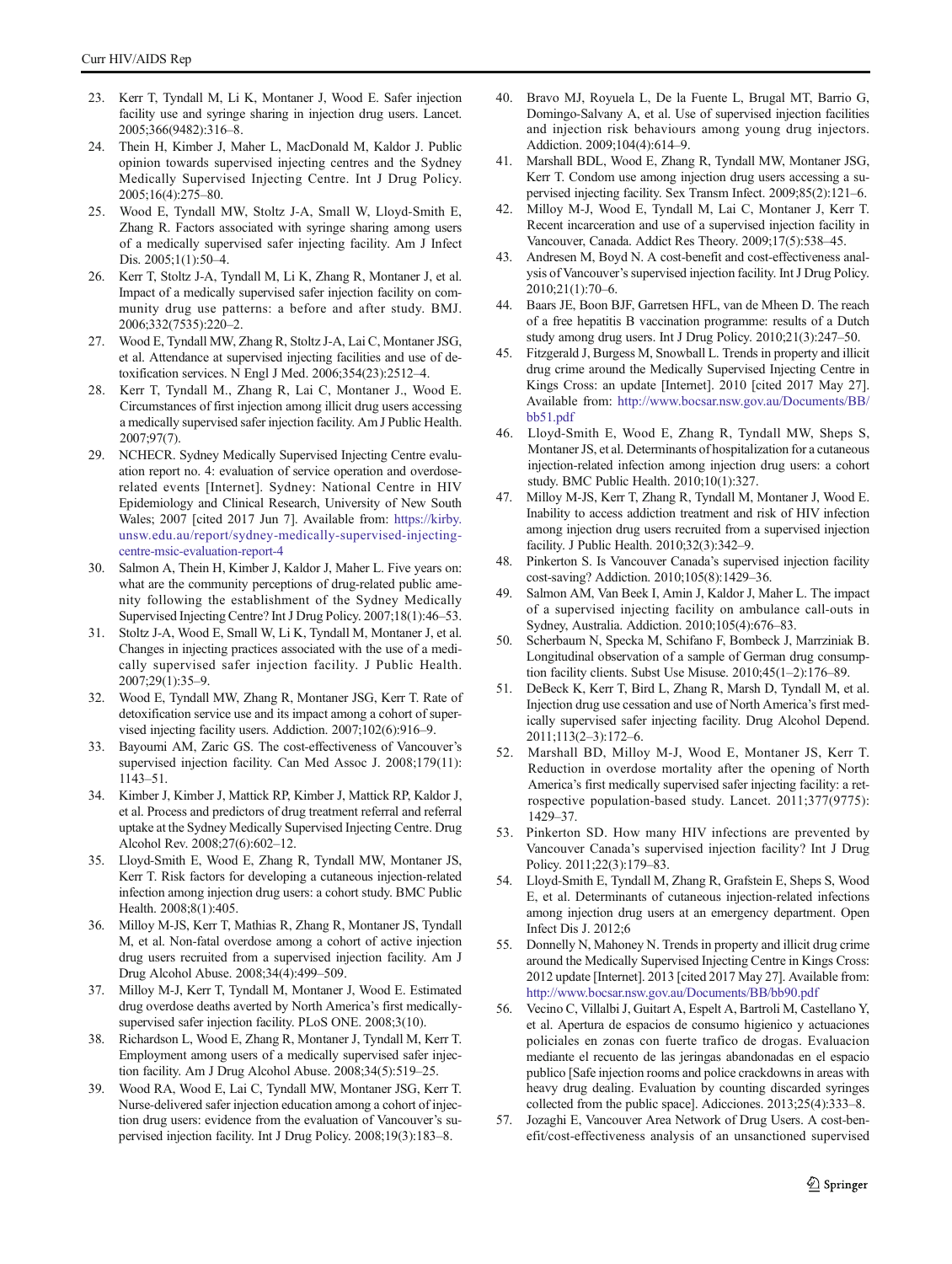<span id="page-21-0"></span>smoking facility in the downtown eastside of Vancouver, Canada. Harm Reduct J. 2014;11(1):30.

- 58. Kinnard EN, Howe CJ, Kerr T, Skjødt Hass V, Marshall BD. Selfreported changes in drug use behaviors and syringe disposal methods following the opening of a supervised injecting facility in Copenhagen, Denmark. Harm Reduct J. 2014;11:29.
- 59. Skelton E, Bonevski B, Tzelepis F, Shakeshaft A, Guillaumier A, Wood W, et al. Addressing tobacco smoking in a medically supervised injecting center with an organizational change intervention: an acceptability study. Asia Pac J Clin Oncol. 2016;12(Suppl. 6):13.
- 60. Toth EC, Tegner J, Lauridsen S, Kappel N. A cross-sectional national survey assessing self-reported drug intake behavior, contact with the primary sector and drug treatment among service users of Danish drug consumption rooms. Harm Reduct J. 2016;13:27.
- 61. Lysyshn M, Dohoo C, Forsting S, Kerr T, McNeil R. Evaluation of a fentanyl drug checking program for clients of a supervised injection site, Vancouver, Canada. In: 25th Harm Reduction International Conference Montreal, May 14–17 Abstract 188 [Internet]. 2017. Available from: [https://www.hri.global/](https://www.hri.global/abstracts/abstrct/188/print) [abstracts/abstrct/188/print](https://www.hri.global/abstracts/abstrct/188/print)
- 62. Stoltz J-AM, Shannon K, Kerr T, Zhang R, Montaner JS, Wood E. Associations between childhood maltreatment and sex work in a cohort of drug-using youth. Soc Sci Med. 2007;65(6):1214–21.
- 63. Andresen MA, Jozaghi E. The point of diminishing returns: an examination of expanding Vancouver's Insite. Urban Stud. 2012;49(16):3531–44.
- 64. Wood E, Tyndall MW, Qui Z, Zhang R, Montaner JSG, Kerr T. Service uptake and characteristics of injection drug users utilizing North America's first medically supervised safer injecting facility. Am J Public Health. 2006;96(5):770–3.
- 65. Wood E, Tyndall MW, Li K, Lloyd-Smith E, Small W, Montaner JSG, et al. Do supervised injecting facilities attract higher-risk injection drug users? Am J Prev Med. 2005;29(2):126–30.
- 66. Kimber J, MacDonald M, van Beek I, Kaldor J, Weatherburn D, Lapsley H, et al. The Sydney Medically Supervised Injecting Centre: client characteristics and predictors of frequent attendance during the first 12 months of operation. J Drug Issues. 2003;33(3): 639–48.
- 67. Milloy M-J, Wood E. Emerging role of supervised injecting facilities in human immodeficiency virus prevention. Addiction. 2009;104(4):620–1.
- 68. Minder Nejedly M, Bürki CM. Monitoring HIV risk behaviours in a street agency with injection room in Switzerland. Berne: Medical Faculty of the University in Berne; 1999.
- 69. Reyes FV. 15 Jahre Fixerraum Bern. Auswirkungen auf soziale und medizinische Aspekte bei Drogenabhängigen. Berne: Medical Faculty of the University of Berne; 2003.
- 70. Ronco S, Spuler G, Coda P, Schöpfer R. Evaluation der Gassenzimmer I, II und III in Basel. Soz- Präventivmedizin. 1996;41(Supplement 1):S58–68.
- 71. Ronco C, Spuhler G, Kaiser R. Evaluation des "Aufenthalts- und Betreuungsraums für Drogenabhängige" in Luzern [Evaluation of a stay and care center for drug addicts in Lucerne]. Soz-Präventivmedizin. 1996;41(Supplement 1):S45–57.
- 72. Benninghoff F, Solai S, Huissoud T, Dubois-Arber F. Evaluation de Quai 9 "Espace d"acceuil et d'injection' à Genéve: période 12/ 2001–12/2000, Raisons de santé 103. Lausanne: Institut universitaire de médecine sociale et préventive; 2003.
- 73. Benninghoff F, Geense R, Dubois-Arber F. Resultats de l'étude "La clientèle des structures à bas seuil d"accessibilité en Suisse. Lausanne: Institut universitaire de médecine sociale et préventive; 2001.
- 74. Benninghoff F, Dubois-Arber F. Résultats de l'étude de la clientèle du Cactus BIEL/BIENNE 2001. Lausanne: Institut universitaire de médecine sociale et préventive; 2002.
- 75. Solai S, Benninghoff F, Meystre-Agustoni G, Jeannin A, Dubois-Arber F. Evaluation de l'espace d'accueil et d'injection "Quai 9" à Genève: deuxième phase 2003. Lausanne: Institut universitaire de médecine sociale et préventive; 2004.
- 76. Jacob J, Rottman J, Stöver H. Entstehung und Praxis eines Gesundheitsraumangebotes für Drogenkonsumierende. Abschlußbericht der einjährigen Evaluation des "drop-in Fixpunkt"/Hannover. Oldenburg: Schriftenreihe Sucht- Drog, 2, BIS–Verlag, Universität Oldenburg; 1999.
- 77. van der Poel A, Barendregt C, van de Mheen D. Drug consumption rooms in Rotterdam: an explorative description. Eur Addict Res. 2003;9:94–100.
- 78. Zurhold H, Kreuzfeld N, Degkwitz P, Verthein U. Drogenkonsumräume. Gesundheitsförderung und Minderung öffentlicher Belastungen in europäischen Grossstädten. Freiburg: Lambertus; 2001.
- 79. Petrar S, Kerr T, Tyndall MW, Zhang R, Montaner JSG, Wood E. Injection drug users' perceptions regarding use of a medically supervised safer injecting facility. Addict Behav. 2007;32(5): 1088–93.
- 80. Kerr T, Small W, Moore D, Wood E. A micro-environmental intervention to reduce the harms associated with drug-related overdose: evidence from the evaluation of Vancouver's safer injection facility. Int J Drug Policy. 2007;18(1):37–45.
- 81. Aspinall EJ, Nambiar D, Goldberg DJ, Hickman M, Weir A, Van Velzen E, et al. Are needle and syringe programmes associated with a reduction in HIV transmission among people who inject drugs: a systematic review and meta-analysis. Int J Epidemiol. 2014;43(1):235–48.
- 82. Abdul-Quader AS, Feelemyer J, Modi S, Stein ES, Briceno A, Semaan S, et al. Effectiveness of structural-level needle/syringe programs to reduce HCV and HIV infection among people who inject drugs: a systematic review. AIDS Behav. 2013;17(9):2878– 92.
- 83. Wood W. Distributing "take home" naloxone via Sydney medically supervised injecting centre: Where to from here? Drug Alcohol Rev. 2015;34:67.
- Collins A, Parashar S, Hogg R, Fernando S, Worthington C, McDougall P, et al. Integrated HIV care and service engagement among people living with HIV who use drugs in a setting with a community-wide treatment as prevention initiative: a qualitative study in Vancouver, Canada. J Int AIDS Soc. 2017;20(1).
- 85. Ti L, Dong H, Kerr T, Turje R, Parashar S, Min J, et al. The effect of engagement in an HIV/AIDS integrated health programme on plasma HIV-1 RNA suppression among HIV-positive people who use illicit drugs: a marginal structural modelling analysis. HIV Med. 2017;18(8):580-586.
- 86. McNeil R, Dilley LB, Guirguis-Younger M, Hwang SW, Small W. Impact of supervised drug consumption services on access to and engagement with care at a palliative and supportive care facility for people living with HIV/AIDS: a qualitative study. J Int AIDS Soc. 2014;17(1).
- 87. Kappel N, Toth E, Tegner J, Lauridsen S. A qualitative study of how Danish drug consumption rooms influence health and wellbeing among people who use drugs. Harm Reduct J. 2016;13:20.
- 88. Meyer JP, Althoff AL, Altice FL. Optimizing care for HIVinfected people who use drugs: evidence-based approaches to overcoming healthcare disparities. Clin Infect Dis. 2013;57(9): 1309–17.
- 89. Fairbairn N, Milloy M-J, Zhang R, Lai C, Grafstein E, Kerr T, et al. Emergency department utilization among a cohort of HIVpositive injecting drug users in a Canadian setting. J Emerg Med. 2012;43(2):236–43.
- 90. Linssen. Gebruiksruimten. Een systematisch overzicht van de voorziening en de effecten ervan. 2003.